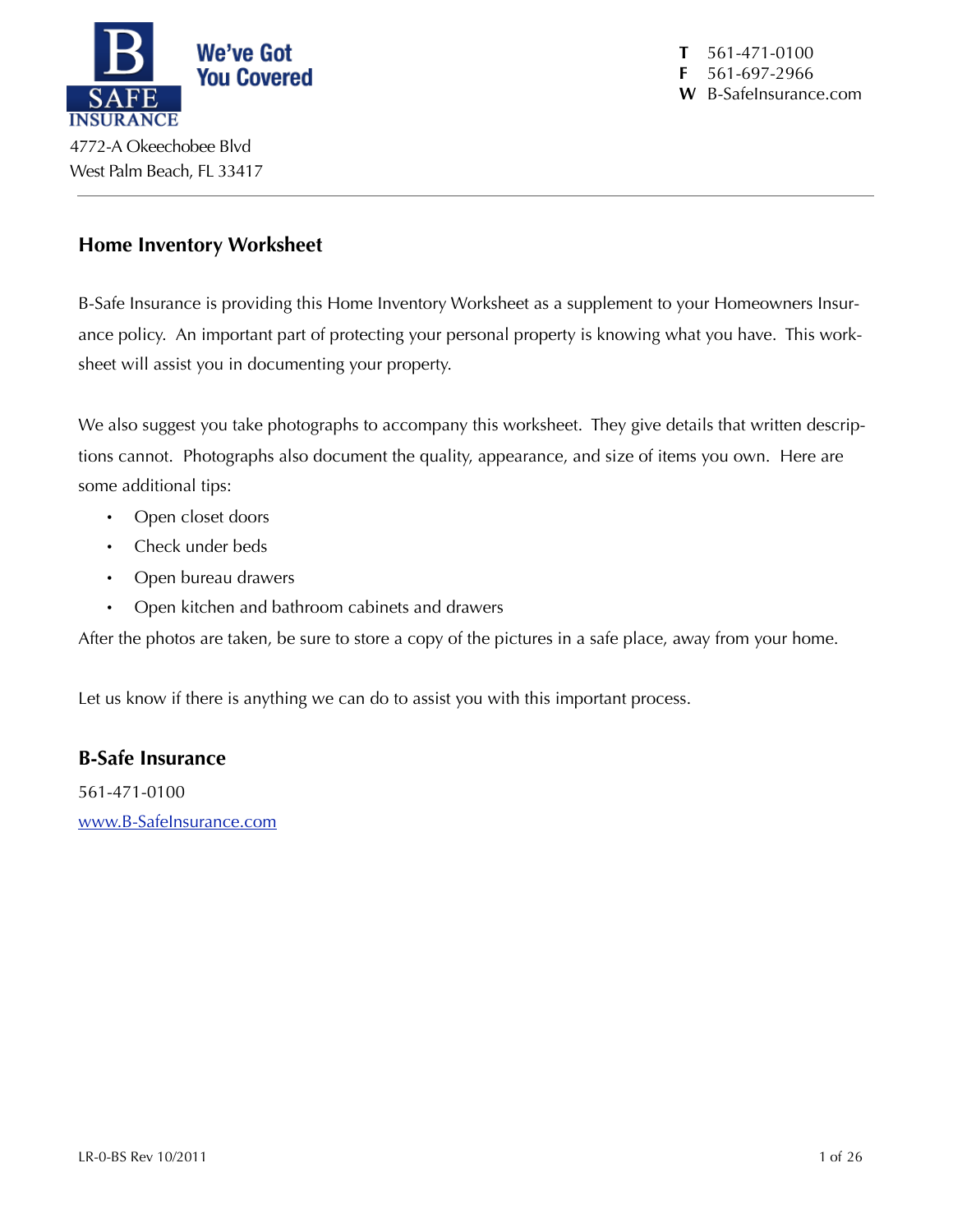## **Living room**

| Item                        | # of<br>items | Article /<br>model # | <b>Description</b> | <b>Date</b><br>purchased | <b>Price</b> | <b>Purchased</b><br>from |
|-----------------------------|---------------|----------------------|--------------------|--------------------------|--------------|--------------------------|
| Sofa                        |               |                      |                    |                          |              |                          |
| Chair                       |               |                      |                    |                          |              |                          |
| Lamps                       |               |                      |                    |                          |              |                          |
| Rugs                        |               |                      |                    |                          |              |                          |
| <b>Tables</b>               |               |                      |                    |                          |              |                          |
| Curtains                    |               |                      |                    |                          |              |                          |
| Draperies                   |               |                      |                    |                          |              |                          |
| Mirrors                     |               |                      |                    |                          |              |                          |
| Clocks                      |               |                      |                    |                          |              |                          |
| Radios                      |               |                      |                    |                          |              |                          |
| Piano / Organ               |               |                      |                    |                          |              |                          |
| Stereo                      |               |                      |                    |                          |              |                          |
| Pictures / wall<br>hangings |               |                      |                    |                          |              |                          |
| Desk                        |               |                      |                    |                          |              |                          |
| Fireplace                   |               |                      |                    |                          |              |                          |
| Equipment                   |               |                      |                    |                          |              |                          |
| Bookcase                    |               |                      |                    |                          |              |                          |
| Television                  |               |                      |                    |                          |              |                          |
| Video games                 |               |                      |                    |                          |              |                          |
| Tapes                       |               |                      |                    |                          |              |                          |
| CDs                         |               |                      |                    |                          |              |                          |
| DVD player                  |               |                      |                    |                          |              |                          |
| <b>DVDs</b>                 |               |                      |                    |                          |              |                          |
| Air conditioner             |               |                      |                    |                          |              |                          |
| Cabinet contents            |               |                      |                    |                          |              |                          |
| Books                       |               |                      |                    |                          |              |                          |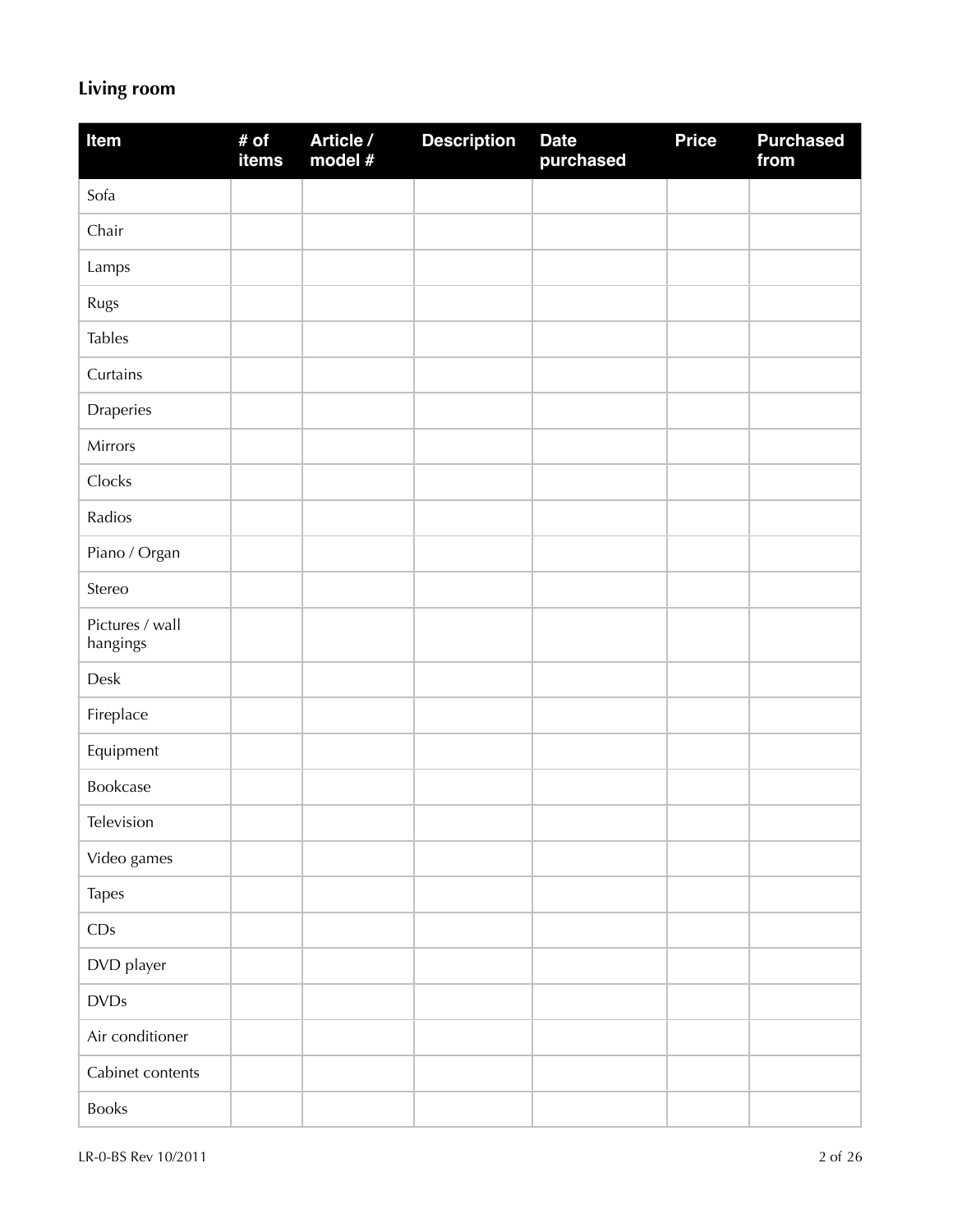| Item      | # of<br>items | Article /<br>model # | <b>Description</b> | Date<br>purchased | <b>Price</b> | <b>Purchased</b><br>from |
|-----------|---------------|----------------------|--------------------|-------------------|--------------|--------------------------|
| Camcorder |               |                      |                    |                   |              |                          |
| Plants    |               |                      |                    |                   |              |                          |
| Other     |               |                      |                    |                   |              |                          |
|           |               |                      |                    |                   |              |                          |
|           |               |                      |                    |                   |              |                          |
|           |               |                      |                    |                   |              |                          |
|           |               |                      |                    |                   |              |                          |
|           |               |                      |                    |                   |              |                          |
|           |               |                      |                    |                   |              |                          |
|           |               |                      |                    |                   |              |                          |
|           |               |                      |                    |                   |              |                          |
|           |               |                      |                    |                   |              |                          |
|           |               |                      |                    |                   |              |                          |
|           |               |                      |                    |                   |              |                          |
|           |               |                      |                    |                   |              |                          |
|           |               |                      |                    |                   |              |                          |
|           |               |                      |                    |                   |              |                          |
|           |               |                      |                    |                   |              |                          |
|           |               |                      |                    |                   |              |                          |
|           |               |                      |                    |                   |              |                          |
|           |               |                      |                    |                   |              |                          |
|           |               |                      |                    |                   |              |                          |
|           |               |                      |                    |                   |              |                          |
|           |               |                      |                    |                   |              |                          |
|           |               |                      |                    |                   |              |                          |
|           |               |                      |                    |                   |              |                          |
|           |               |                      |                    |                   |              |                          |
|           |               |                      |                    |                   |              |                          |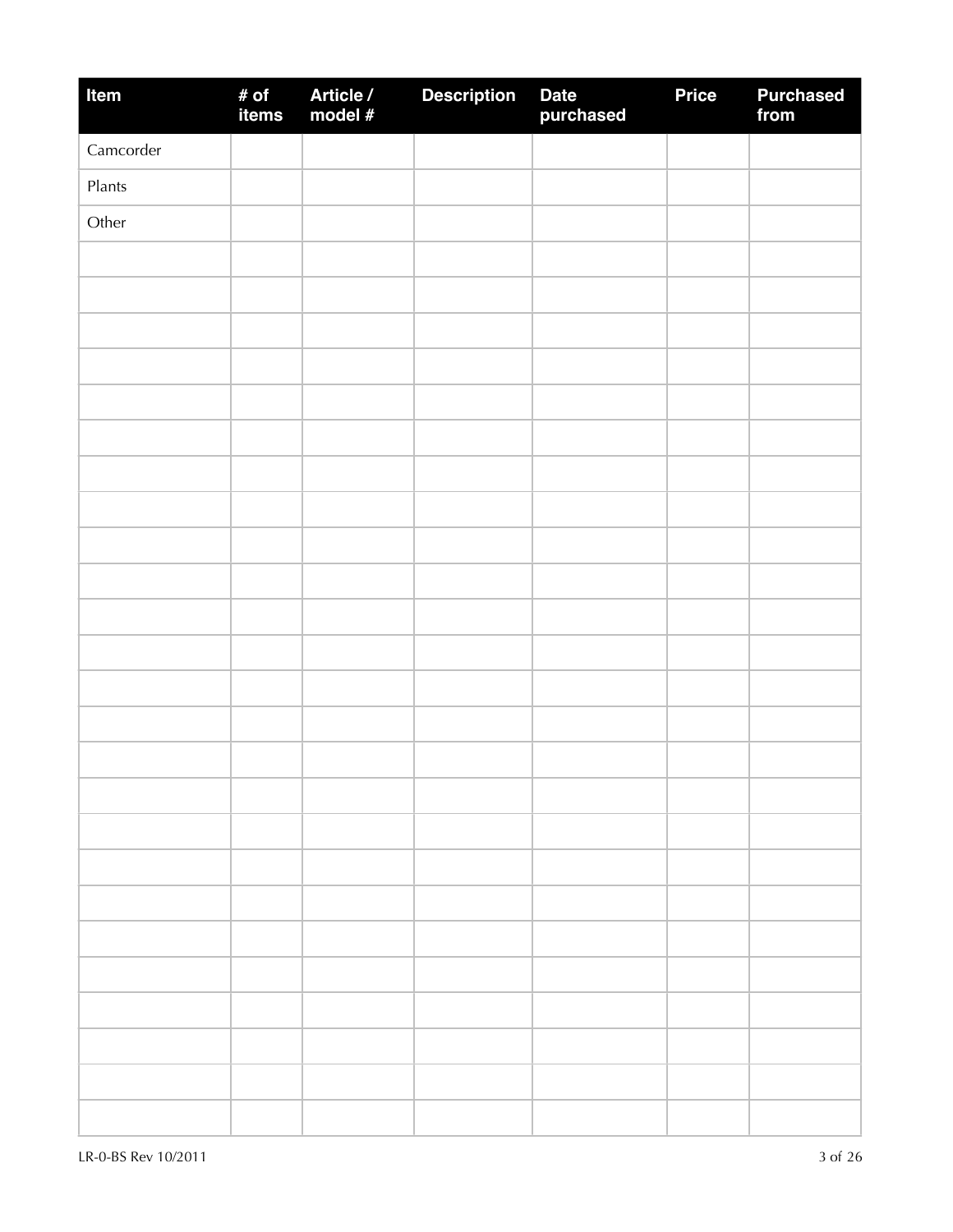## **Dining Room**

| <b>Item</b>                 | # of items           | Article /<br>model # | <b>Description</b> | <b>Date</b><br>purchased | Price | <b>Purchased</b><br>from |  |  |  |
|-----------------------------|----------------------|----------------------|--------------------|--------------------------|-------|--------------------------|--|--|--|
| <b>Buffet</b>               |                      |                      |                    |                          |       |                          |  |  |  |
| Chair                       |                      |                      |                    |                          |       |                          |  |  |  |
| Lamp                        |                      |                      |                    |                          |       |                          |  |  |  |
| Rug                         |                      |                      |                    |                          |       |                          |  |  |  |
| Table                       |                      |                      |                    |                          |       |                          |  |  |  |
| Curtains                    |                      |                      |                    |                          |       |                          |  |  |  |
| Draperies                   |                      |                      |                    |                          |       |                          |  |  |  |
| Mirror                      |                      |                      |                    |                          |       |                          |  |  |  |
| Clock                       |                      |                      |                    |                          |       |                          |  |  |  |
| China                       | see additional pages |                      |                    |                          |       |                          |  |  |  |
| Crystal                     | see additional pages |                      |                    |                          |       |                          |  |  |  |
| Linens                      |                      |                      |                    |                          |       |                          |  |  |  |
| Silver                      |                      | see additional pages |                    |                          |       |                          |  |  |  |
| Flatware                    | see additional pages |                      |                    |                          |       |                          |  |  |  |
| Pictures / wall<br>hangings |                      |                      |                    |                          |       |                          |  |  |  |
|                             |                      |                      |                    |                          |       |                          |  |  |  |
|                             |                      |                      |                    |                          |       |                          |  |  |  |
| China cabinet               |                      |                      |                    |                          |       |                          |  |  |  |
| Cabinet contents            |                      |                      |                    |                          |       |                          |  |  |  |
|                             |                      |                      |                    |                          |       |                          |  |  |  |
|                             |                      |                      |                    |                          |       |                          |  |  |  |
|                             |                      |                      |                    |                          |       |                          |  |  |  |
| Other                       |                      |                      |                    |                          |       |                          |  |  |  |
|                             |                      |                      |                    |                          |       |                          |  |  |  |
|                             |                      |                      |                    |                          |       |                          |  |  |  |
|                             |                      |                      |                    |                          |       |                          |  |  |  |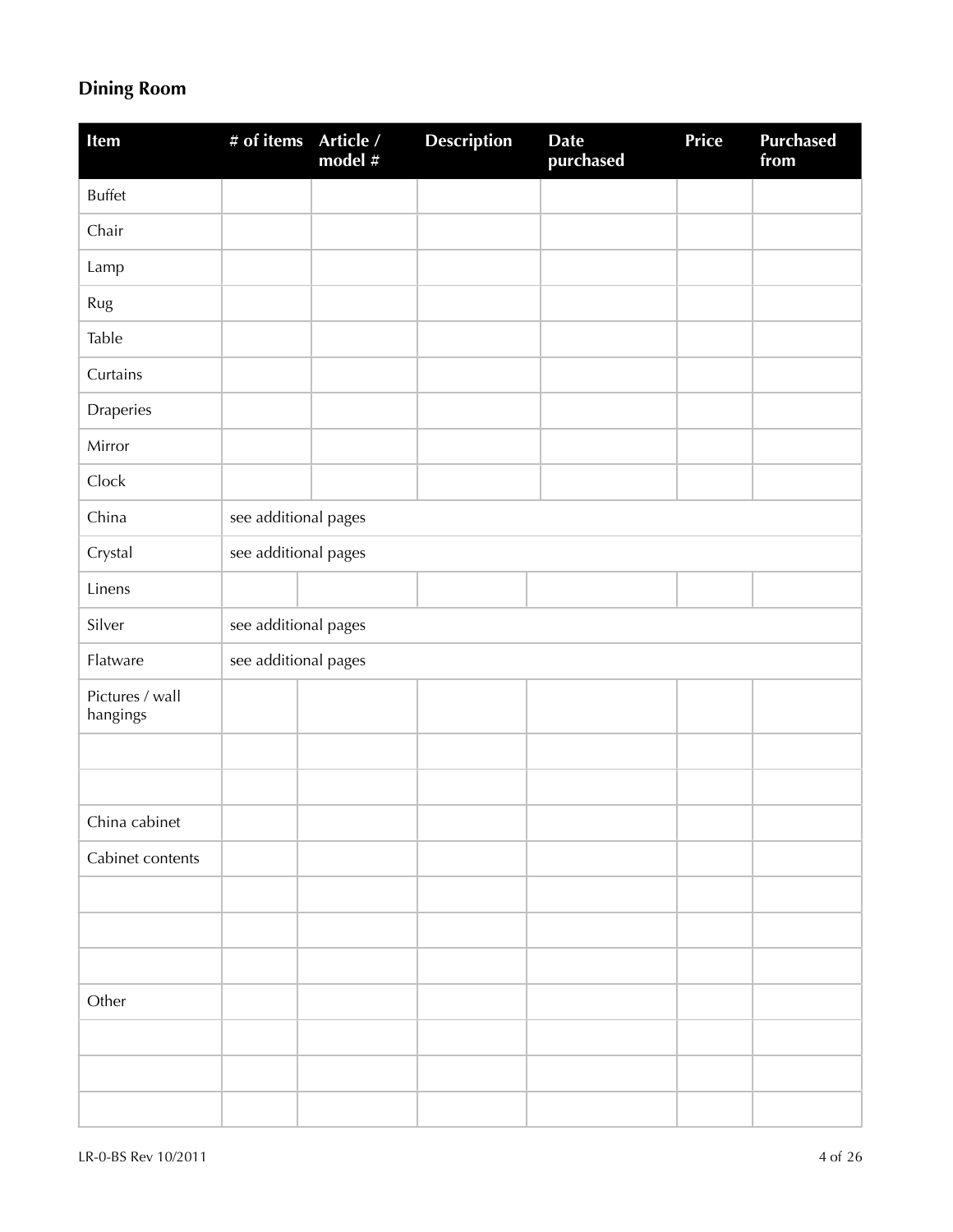## **China / Crystal / Silver / Flatware**

| Item | # of<br>items | Article /<br>model # | Description | Date<br>purchased | Price | <b>Purchased</b><br>from |
|------|---------------|----------------------|-------------|-------------------|-------|--------------------------|
|      |               |                      |             |                   |       |                          |
|      |               |                      |             |                   |       |                          |
|      |               |                      |             |                   |       |                          |
|      |               |                      |             |                   |       |                          |
|      |               |                      |             |                   |       |                          |
|      |               |                      |             |                   |       |                          |
|      |               |                      |             |                   |       |                          |
|      |               |                      |             |                   |       |                          |
|      |               |                      |             |                   |       |                          |
|      |               |                      |             |                   |       |                          |
|      |               |                      |             |                   |       |                          |
|      |               |                      |             |                   |       |                          |
|      |               |                      |             |                   |       |                          |
|      |               |                      |             |                   |       |                          |
|      |               |                      |             |                   |       |                          |
|      |               |                      |             |                   |       |                          |
|      |               |                      |             |                   |       |                          |
|      |               |                      |             |                   |       |                          |
|      |               |                      |             |                   |       |                          |
|      |               |                      |             |                   |       |                          |
|      |               |                      |             |                   |       |                          |
|      |               |                      |             |                   |       |                          |
|      |               |                      |             |                   |       |                          |
|      |               |                      |             |                   |       |                          |
|      |               |                      |             |                   |       |                          |
|      |               |                      |             |                   |       |                          |
|      |               |                      |             |                   |       |                          |
|      |               |                      |             |                   |       |                          |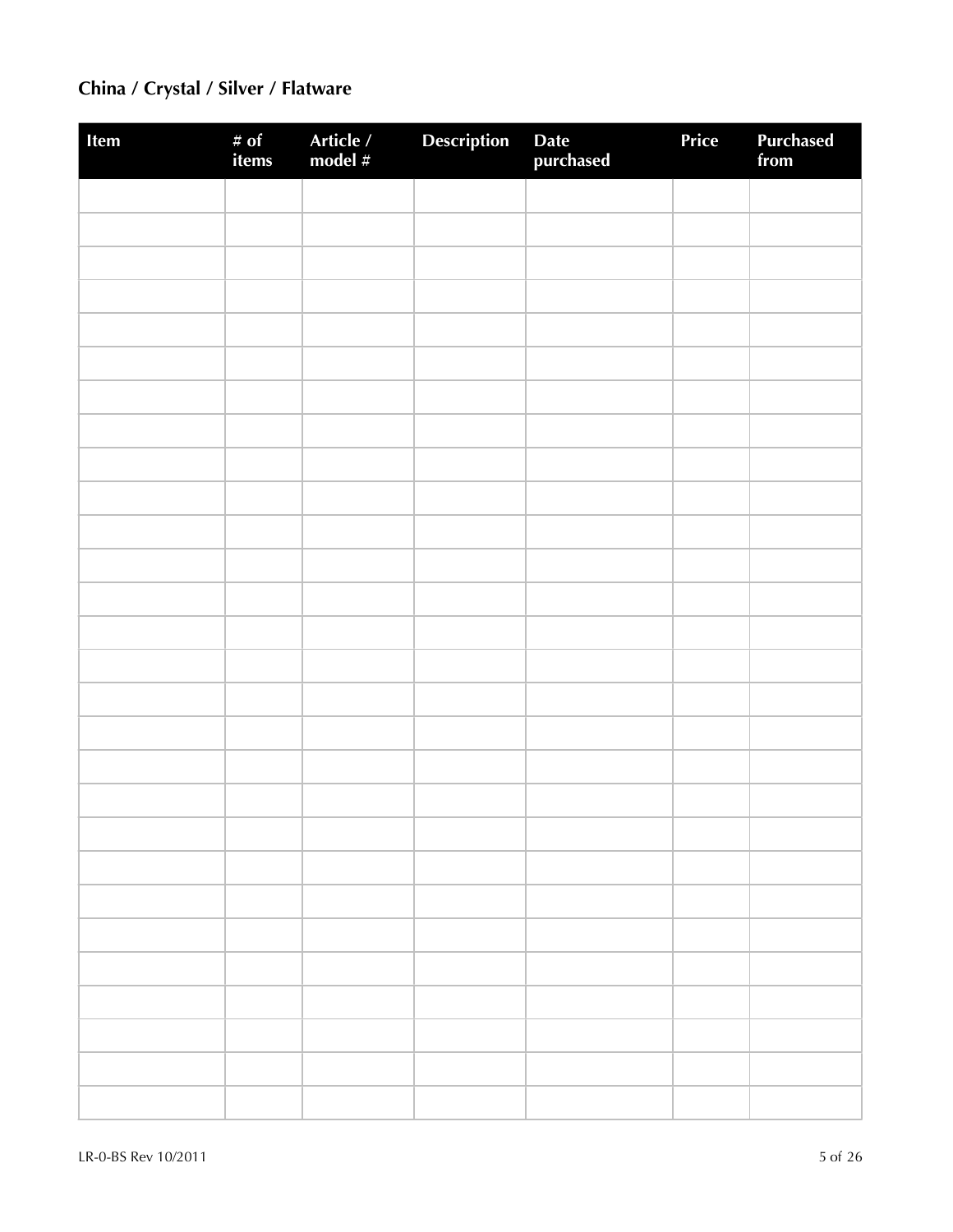### **Bedroom 1**

| Item                        | # $of$<br>items | Article /<br>model # | <b>Description</b> | <b>Date</b><br>purchased | <b>Price</b> | <b>Purchased</b><br>from |
|-----------------------------|-----------------|----------------------|--------------------|--------------------------|--------------|--------------------------|
| Headboard                   |                 |                      |                    |                          |              |                          |
| Mattress                    |                 |                      |                    |                          |              |                          |
| <b>Box Spring</b>           |                 |                      |                    |                          |              |                          |
| Chairs                      |                 |                      |                    |                          |              |                          |
| <b>Dressers</b>             |                 |                      |                    |                          |              |                          |
| Rugs                        |                 |                      |                    |                          |              |                          |
| <b>Tables</b>               |                 |                      |                    |                          |              |                          |
| Curtains                    |                 |                      |                    |                          |              |                          |
| <b>Drapes</b>               |                 |                      |                    |                          |              |                          |
| Mirrors                     |                 |                      |                    |                          |              |                          |
| Clocks                      |                 |                      |                    |                          |              |                          |
| Radios                      |                 |                      |                    |                          |              |                          |
| Linens                      |                 |                      |                    |                          |              |                          |
| Desk                        |                 |                      |                    |                          |              |                          |
| Nightstands                 |                 |                      |                    |                          |              |                          |
| Lamps                       |                 |                      |                    |                          |              |                          |
| Pictures/wall hang-<br>ings |                 |                      |                    |                          |              |                          |
|                             |                 |                      |                    |                          |              |                          |
|                             |                 |                      |                    |                          |              |                          |
| Television                  |                 |                      |                    |                          |              |                          |
| ${\sf VCR}$                 |                 |                      |                    |                          |              |                          |
| DVD Player                  |                 |                      |                    |                          |              |                          |
| Bric-a-brac                 |                 |                      |                    |                          |              |                          |
|                             |                 |                      |                    |                          |              |                          |
|                             |                 |                      |                    |                          |              |                          |
|                             |                 |                      |                    |                          |              |                          |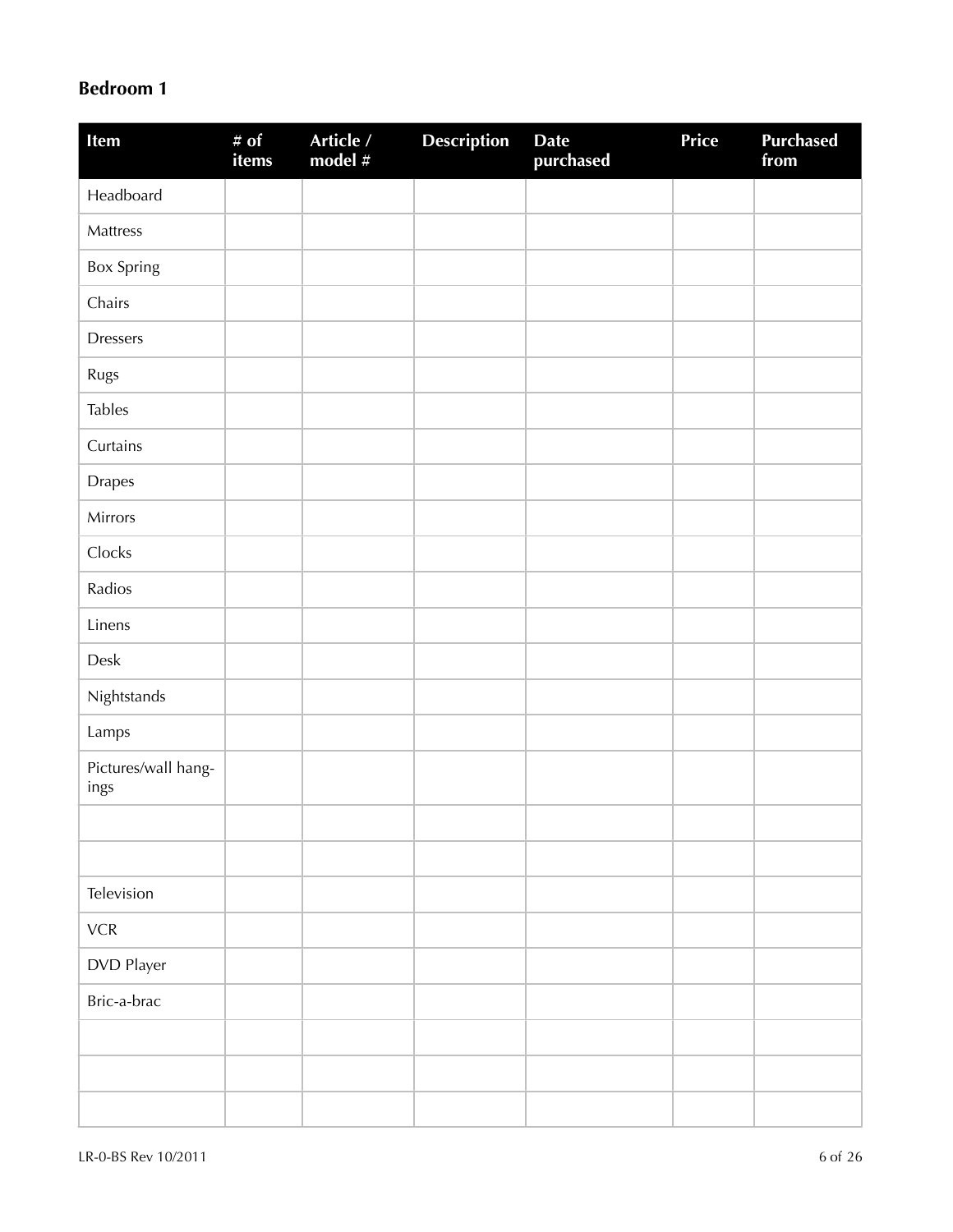| Item  | # of<br>items | Article /<br>model # | <b>Description</b> | Date<br>purchased | Price | Purchased<br>from |
|-------|---------------|----------------------|--------------------|-------------------|-------|-------------------|
| Other |               |                      |                    |                   |       |                   |
|       |               |                      |                    |                   |       |                   |
|       |               |                      |                    |                   |       |                   |
|       |               |                      |                    |                   |       |                   |
|       |               |                      |                    |                   |       |                   |
|       |               |                      |                    |                   |       |                   |
|       |               |                      |                    |                   |       |                   |
|       |               |                      |                    |                   |       |                   |
|       |               |                      |                    |                   |       |                   |
|       |               |                      |                    |                   |       |                   |
|       |               |                      |                    |                   |       |                   |
|       |               |                      |                    |                   |       |                   |
|       |               |                      |                    |                   |       |                   |
|       |               |                      |                    |                   |       |                   |
|       |               |                      |                    |                   |       |                   |
|       |               |                      |                    |                   |       |                   |
|       |               |                      |                    |                   |       |                   |
|       |               |                      |                    |                   |       |                   |
|       |               |                      |                    |                   |       |                   |
|       |               |                      |                    |                   |       |                   |
|       |               |                      |                    |                   |       |                   |
|       |               |                      |                    |                   |       |                   |
|       |               |                      |                    |                   |       |                   |
|       |               |                      |                    |                   |       |                   |
|       |               |                      |                    |                   |       |                   |
|       |               |                      |                    |                   |       |                   |
|       |               |                      |                    |                   |       |                   |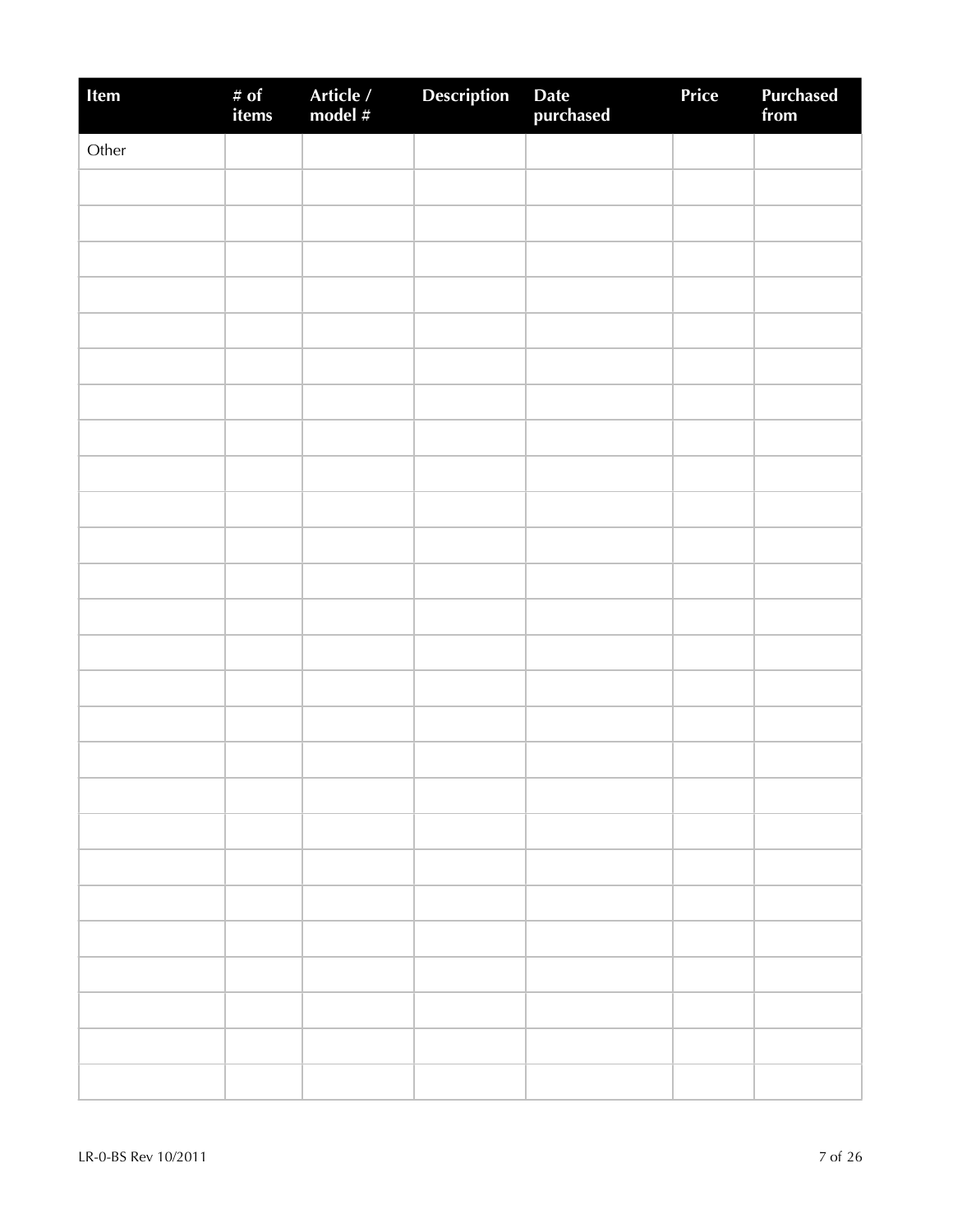#### **Bedroom 2**

| Item                        | # of<br>items | Article /<br>model $#$ | <b>Description</b> | <b>Date</b><br>purchased | Price | <b>Purchased</b><br>from |
|-----------------------------|---------------|------------------------|--------------------|--------------------------|-------|--------------------------|
| Headboard                   |               |                        |                    |                          |       |                          |
| Mattress                    |               |                        |                    |                          |       |                          |
| Box Spring                  |               |                        |                    |                          |       |                          |
| Chairs                      |               |                        |                    |                          |       |                          |
| <b>Dressers</b>             |               |                        |                    |                          |       |                          |
| Rugs                        |               |                        |                    |                          |       |                          |
| <b>Tables</b>               |               |                        |                    |                          |       |                          |
| Curtains                    |               |                        |                    |                          |       |                          |
| Drapes                      |               |                        |                    |                          |       |                          |
| Mirrors                     |               |                        |                    |                          |       |                          |
| Clocks                      |               |                        |                    |                          |       |                          |
| Radios                      |               |                        |                    |                          |       |                          |
| Linens                      |               |                        |                    |                          |       |                          |
| Desk                        |               |                        |                    |                          |       |                          |
| Nightstands                 |               |                        |                    |                          |       |                          |
| Lamps                       |               |                        |                    |                          |       |                          |
| Pictures/wall hang-<br>ings |               |                        |                    |                          |       |                          |
|                             |               |                        |                    |                          |       |                          |
|                             |               |                        |                    |                          |       |                          |
| Television                  |               |                        |                    |                          |       |                          |
| ${\sf VCR}$                 |               |                        |                    |                          |       |                          |
| DVD Player                  |               |                        |                    |                          |       |                          |
| Bric-a-brac                 |               |                        |                    |                          |       |                          |
|                             |               |                        |                    |                          |       |                          |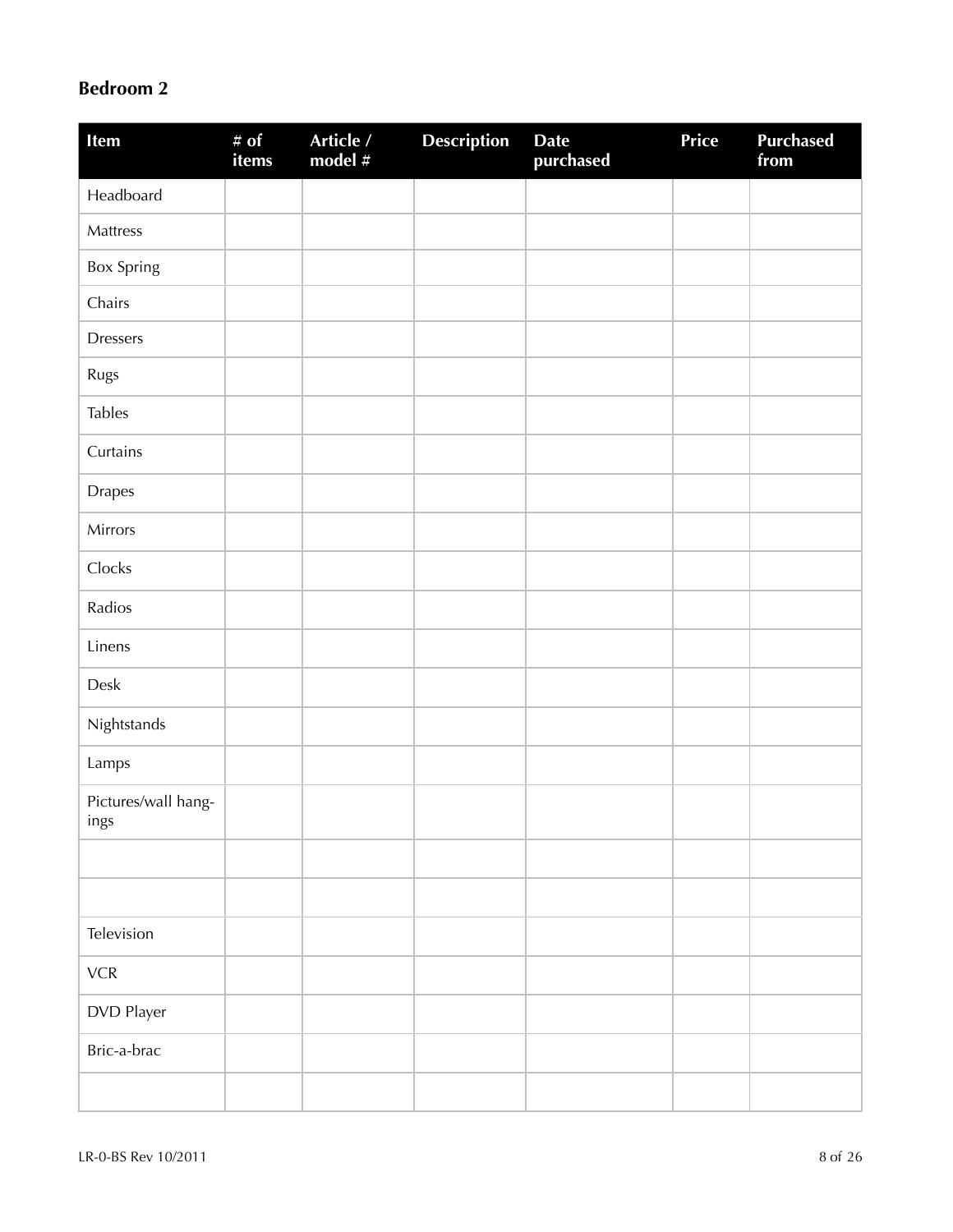| Item  | # of<br>items | Article /<br>model # | Description | Date<br>purchased | Price | <b>Purchased</b><br>from |
|-------|---------------|----------------------|-------------|-------------------|-------|--------------------------|
| Other |               |                      |             |                   |       |                          |
|       |               |                      |             |                   |       |                          |
|       |               |                      |             |                   |       |                          |
|       |               |                      |             |                   |       |                          |
|       |               |                      |             |                   |       |                          |
|       |               |                      |             |                   |       |                          |
|       |               |                      |             |                   |       |                          |
|       |               |                      |             |                   |       |                          |
|       |               |                      |             |                   |       |                          |
|       |               |                      |             |                   |       |                          |
|       |               |                      |             |                   |       |                          |
|       |               |                      |             |                   |       |                          |
|       |               |                      |             |                   |       |                          |
|       |               |                      |             |                   |       |                          |
|       |               |                      |             |                   |       |                          |
|       |               |                      |             |                   |       |                          |
|       |               |                      |             |                   |       |                          |
|       |               |                      |             |                   |       |                          |
|       |               |                      |             |                   |       |                          |
|       |               |                      |             |                   |       |                          |
|       |               |                      |             |                   |       |                          |
|       |               |                      |             |                   |       |                          |
|       |               |                      |             |                   |       |                          |
|       |               |                      |             |                   |       |                          |
|       |               |                      |             |                   |       |                          |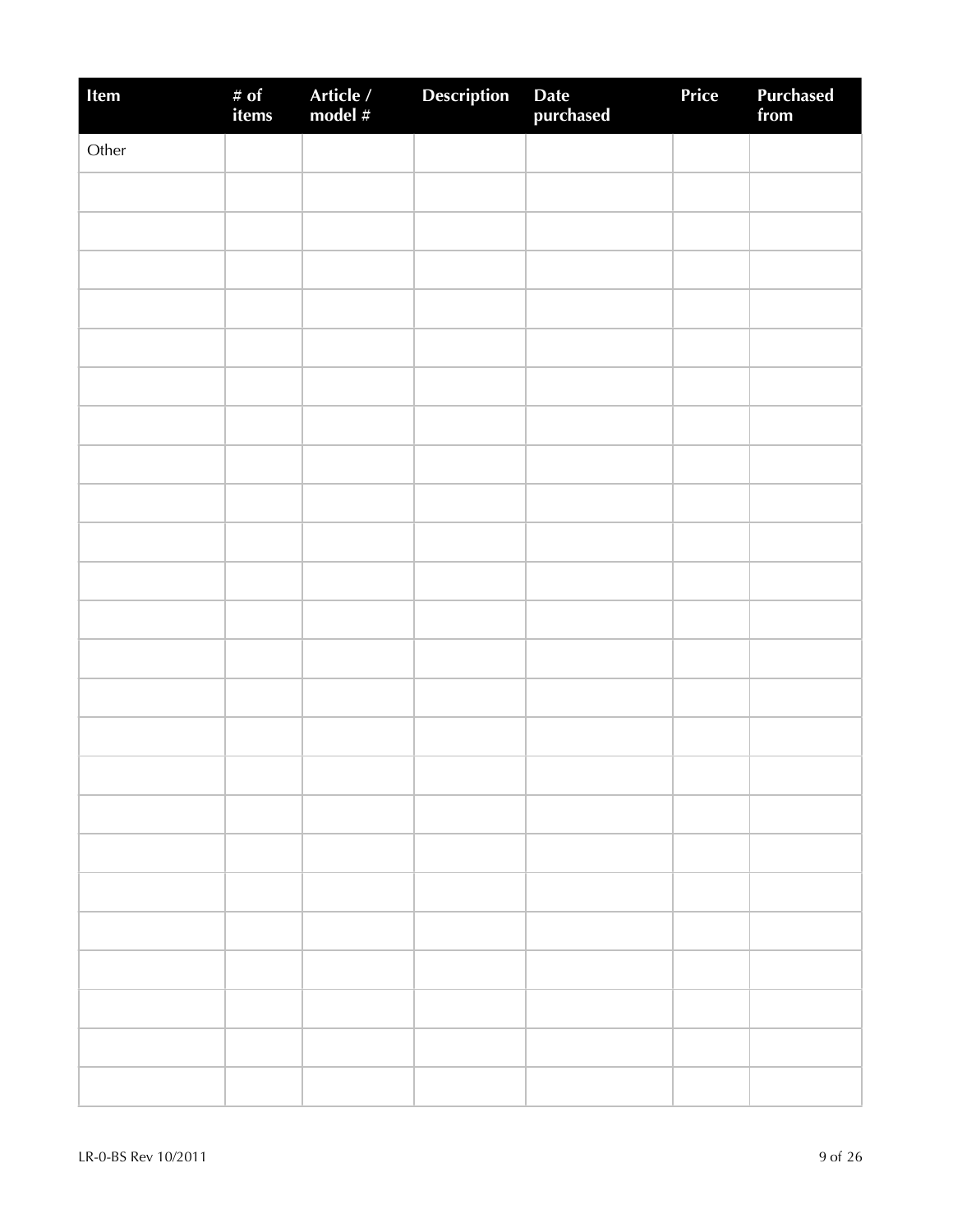### **Bedroom 3**

| Item                        | # $of$<br>items | Article /<br>model # | <b>Description</b> | <b>Date</b><br>purchased | Price | <b>Purchased</b><br>from |
|-----------------------------|-----------------|----------------------|--------------------|--------------------------|-------|--------------------------|
| Headboard                   |                 |                      |                    |                          |       |                          |
| Mattress                    |                 |                      |                    |                          |       |                          |
| <b>Box Spring</b>           |                 |                      |                    |                          |       |                          |
| Chairs                      |                 |                      |                    |                          |       |                          |
| <b>Dressers</b>             |                 |                      |                    |                          |       |                          |
| Rugs                        |                 |                      |                    |                          |       |                          |
| <b>Tables</b>               |                 |                      |                    |                          |       |                          |
| Curtains                    |                 |                      |                    |                          |       |                          |
| Drapes                      |                 |                      |                    |                          |       |                          |
| Mirrors                     |                 |                      |                    |                          |       |                          |
| Clocks                      |                 |                      |                    |                          |       |                          |
| Radios                      |                 |                      |                    |                          |       |                          |
| Linens                      |                 |                      |                    |                          |       |                          |
| Desk                        |                 |                      |                    |                          |       |                          |
| Nightstands                 |                 |                      |                    |                          |       |                          |
| Lamps                       |                 |                      |                    |                          |       |                          |
| Pictures/wall hang-<br>ings |                 |                      |                    |                          |       |                          |
|                             |                 |                      |                    |                          |       |                          |
|                             |                 |                      |                    |                          |       |                          |
| Television                  |                 |                      |                    |                          |       |                          |
| ${\sf VCR}$                 |                 |                      |                    |                          |       |                          |
| DVD Player                  |                 |                      |                    |                          |       |                          |
| Bric-a-brac                 |                 |                      |                    |                          |       |                          |
|                             |                 |                      |                    |                          |       |                          |
|                             |                 |                      |                    |                          |       |                          |
|                             |                 |                      |                    |                          |       |                          |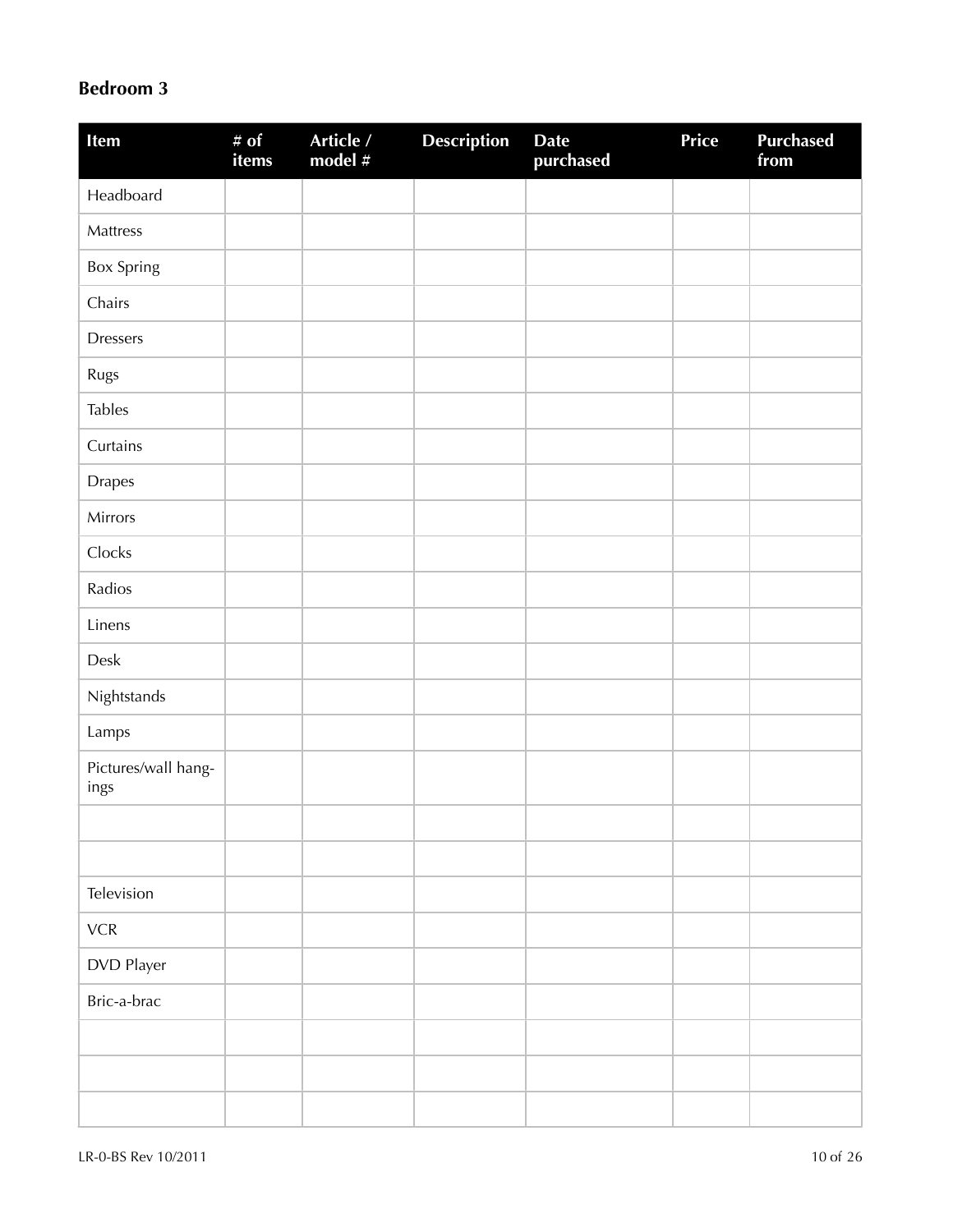| Item  | # of<br>items | Article /<br>model # | Description | Date<br>purchased | Price | Purchased<br>from |
|-------|---------------|----------------------|-------------|-------------------|-------|-------------------|
| Other |               |                      |             |                   |       |                   |
|       |               |                      |             |                   |       |                   |
|       |               |                      |             |                   |       |                   |
|       |               |                      |             |                   |       |                   |
|       |               |                      |             |                   |       |                   |
|       |               |                      |             |                   |       |                   |
|       |               |                      |             |                   |       |                   |
|       |               |                      |             |                   |       |                   |
|       |               |                      |             |                   |       |                   |
|       |               |                      |             |                   |       |                   |
|       |               |                      |             |                   |       |                   |
|       |               |                      |             |                   |       |                   |
|       |               |                      |             |                   |       |                   |
|       |               |                      |             |                   |       |                   |
|       |               |                      |             |                   |       |                   |
|       |               |                      |             |                   |       |                   |
|       |               |                      |             |                   |       |                   |
|       |               |                      |             |                   |       |                   |
|       |               |                      |             |                   |       |                   |
|       |               |                      |             |                   |       |                   |
|       |               |                      |             |                   |       |                   |
|       |               |                      |             |                   |       |                   |
|       |               |                      |             |                   |       |                   |
|       |               |                      |             |                   |       |                   |
|       |               |                      |             |                   |       |                   |
|       |               |                      |             |                   |       |                   |
|       |               |                      |             |                   |       |                   |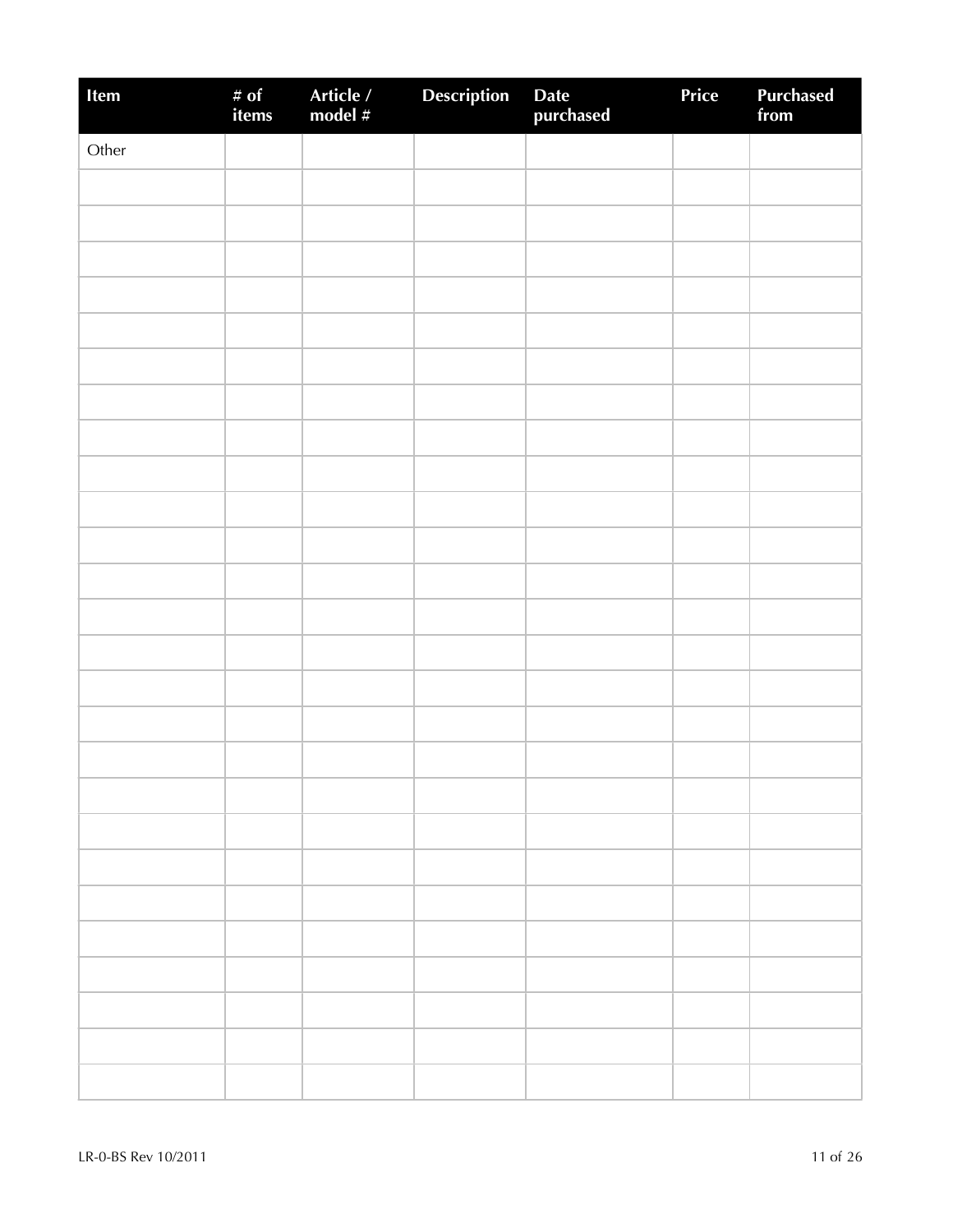## **Clothing / Shoes**

| Item | # of<br>items | Article /<br>model # | <b>Description</b> | Date<br>purchased | Price | Purchased<br>from |
|------|---------------|----------------------|--------------------|-------------------|-------|-------------------|
|      |               |                      |                    |                   |       |                   |
|      |               |                      |                    |                   |       |                   |
|      |               |                      |                    |                   |       |                   |
|      |               |                      |                    |                   |       |                   |
|      |               |                      |                    |                   |       |                   |
|      |               |                      |                    |                   |       |                   |
|      |               |                      |                    |                   |       |                   |
|      |               |                      |                    |                   |       |                   |
|      |               |                      |                    |                   |       |                   |
|      |               |                      |                    |                   |       |                   |
|      |               |                      |                    |                   |       |                   |
|      |               |                      |                    |                   |       |                   |
|      |               |                      |                    |                   |       |                   |
|      |               |                      |                    |                   |       |                   |
|      |               |                      |                    |                   |       |                   |
|      |               |                      |                    |                   |       |                   |
|      |               |                      |                    |                   |       |                   |
|      |               |                      |                    |                   |       |                   |
|      |               |                      |                    |                   |       |                   |
|      |               |                      |                    |                   |       |                   |
|      |               |                      |                    |                   |       |                   |
|      |               |                      |                    |                   |       |                   |
|      |               |                      |                    |                   |       |                   |
|      |               |                      |                    |                   |       |                   |
|      |               |                      |                    |                   |       |                   |
|      |               |                      |                    |                   |       |                   |
|      |               |                      |                    |                   |       |                   |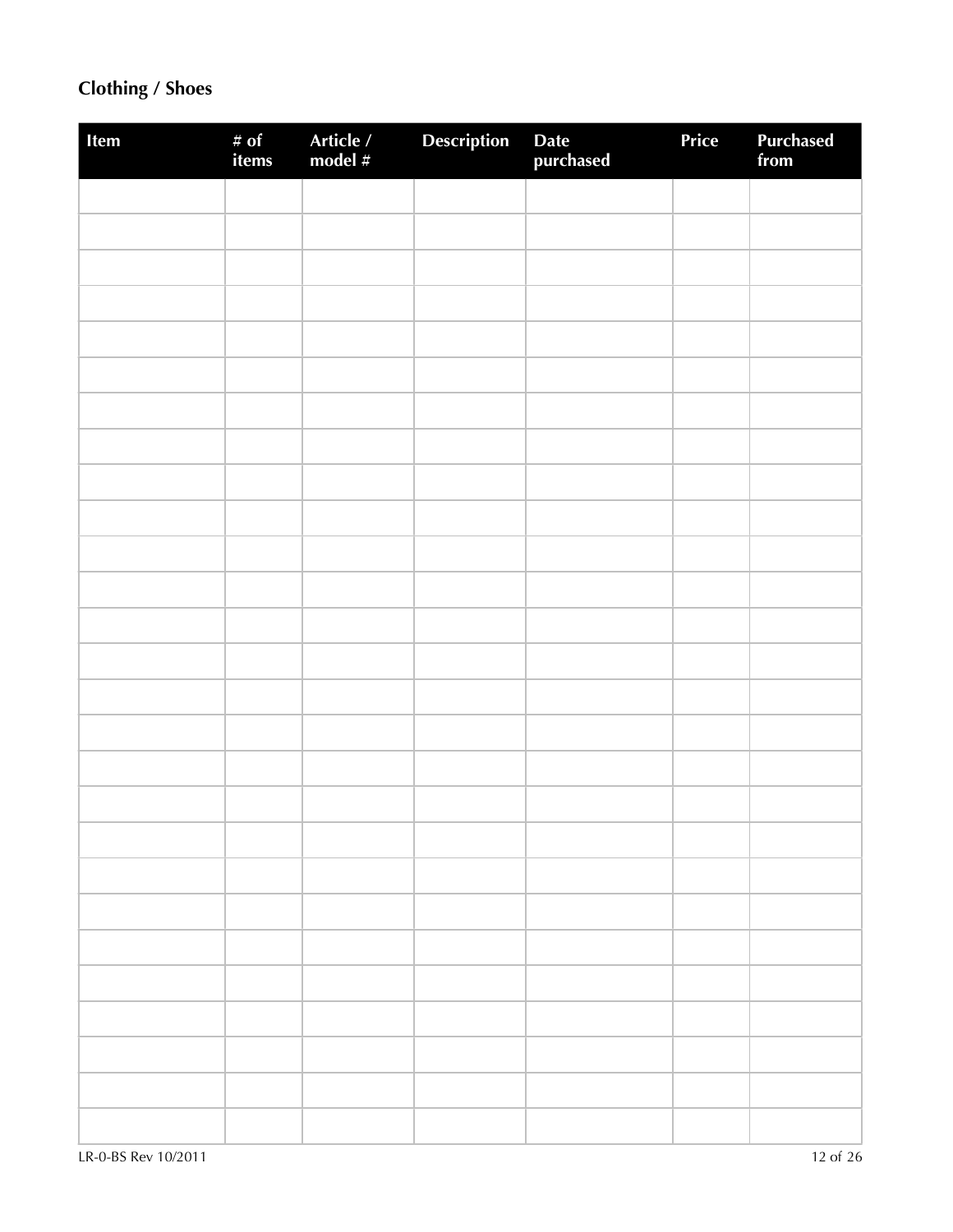### **Kitchen**

| Item               | # $of$<br>items | Article /<br>model # | <b>Description</b> | <b>Date</b><br>purchased | <b>Price</b> | <b>Purchased</b><br>from |
|--------------------|-----------------|----------------------|--------------------|--------------------------|--------------|--------------------------|
| Stove              |                 |                      |                    |                          |              |                          |
| Refrigerator       |                 |                      |                    |                          |              |                          |
| Dishwasher         |                 |                      |                    |                          |              |                          |
| Table              |                 |                      |                    |                          |              |                          |
| Chairs             |                 |                      |                    |                          |              |                          |
| Cabinets           |                 |                      |                    |                          |              |                          |
| Utensils           |                 | See additional pages |                    |                          |              |                          |
| Cutlery            |                 | See additional pages |                    |                          |              |                          |
| <b>Dishes</b>      |                 | See additional pages |                    |                          |              |                          |
| Glassware          |                 | See additional pages |                    |                          |              |                          |
| Microwave          |                 |                      |                    |                          |              |                          |
| Rotisserie         |                 |                      |                    |                          |              |                          |
| Food processor     |                 |                      |                    |                          |              |                          |
| Mixer              |                 |                      |                    |                          |              |                          |
| Blender            |                 |                      |                    |                          |              |                          |
| Radio              |                 |                      |                    |                          |              |                          |
| Clock              |                 |                      |                    |                          |              |                          |
| Television         |                 |                      |                    |                          |              |                          |
| Pots and pans      |                 | See additional pages |                    |                          |              |                          |
| Baking pans/dishes |                 | See additional pages |                    |                          |              |                          |
| Bowls              |                 | See additional pages |                    |                          |              |                          |
| Other appliances   |                 |                      |                    |                          |              |                          |
|                    |                 |                      |                    |                          |              |                          |
|                    |                 |                      |                    |                          |              |                          |
|                    |                 |                      |                    |                          |              |                          |
| Lighting           |                 |                      |                    |                          |              |                          |
|                    |                 |                      |                    |                          |              |                          |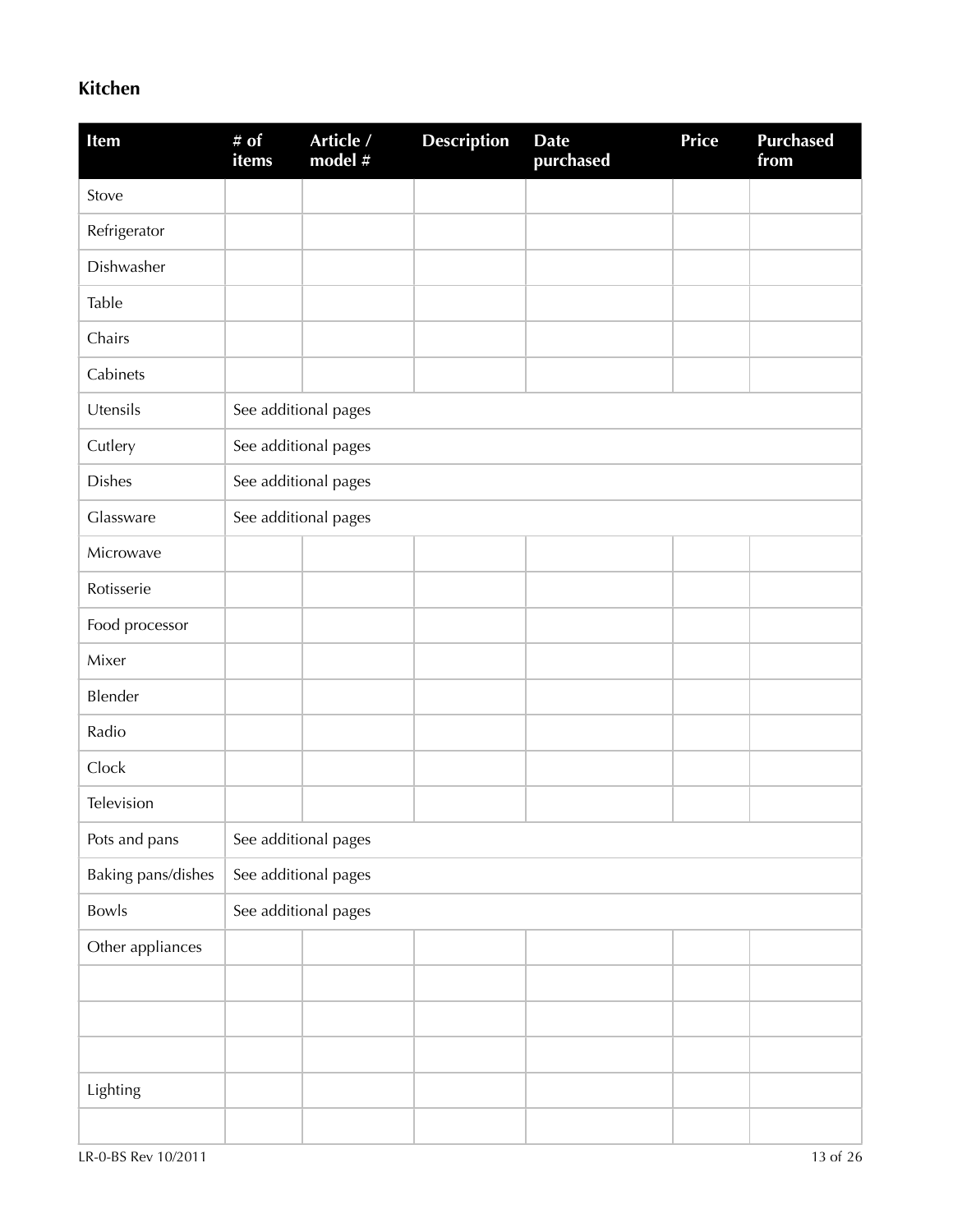| Item                        | # of<br>items | Article /<br>model # | <b>Description</b> | Date<br>purchased | Price | <b>Purchased</b><br>from |
|-----------------------------|---------------|----------------------|--------------------|-------------------|-------|--------------------------|
| Pictures/wall hang-<br>ings |               |                      |                    |                   |       |                          |
|                             |               |                      |                    |                   |       |                          |
|                             |               |                      |                    |                   |       |                          |
| Other                       |               |                      |                    |                   |       |                          |
|                             |               |                      |                    |                   |       |                          |
|                             |               |                      |                    |                   |       |                          |
|                             |               |                      |                    |                   |       |                          |
|                             |               |                      |                    |                   |       |                          |
|                             |               |                      |                    |                   |       |                          |
|                             |               |                      |                    |                   |       |                          |
|                             |               |                      |                    |                   |       |                          |
|                             |               |                      |                    |                   |       |                          |
|                             |               |                      |                    |                   |       |                          |
|                             |               |                      |                    |                   |       |                          |
|                             |               |                      |                    |                   |       |                          |
|                             |               |                      |                    |                   |       |                          |
|                             |               |                      |                    |                   |       |                          |
|                             |               |                      |                    |                   |       |                          |
|                             |               |                      |                    |                   |       |                          |
|                             |               |                      |                    |                   |       |                          |
|                             |               |                      |                    |                   |       |                          |
|                             |               |                      |                    |                   |       |                          |
|                             |               |                      |                    |                   |       |                          |
|                             |               |                      |                    |                   |       |                          |
|                             |               |                      |                    |                   |       |                          |
|                             |               |                      |                    |                   |       |                          |
|                             |               |                      |                    |                   |       |                          |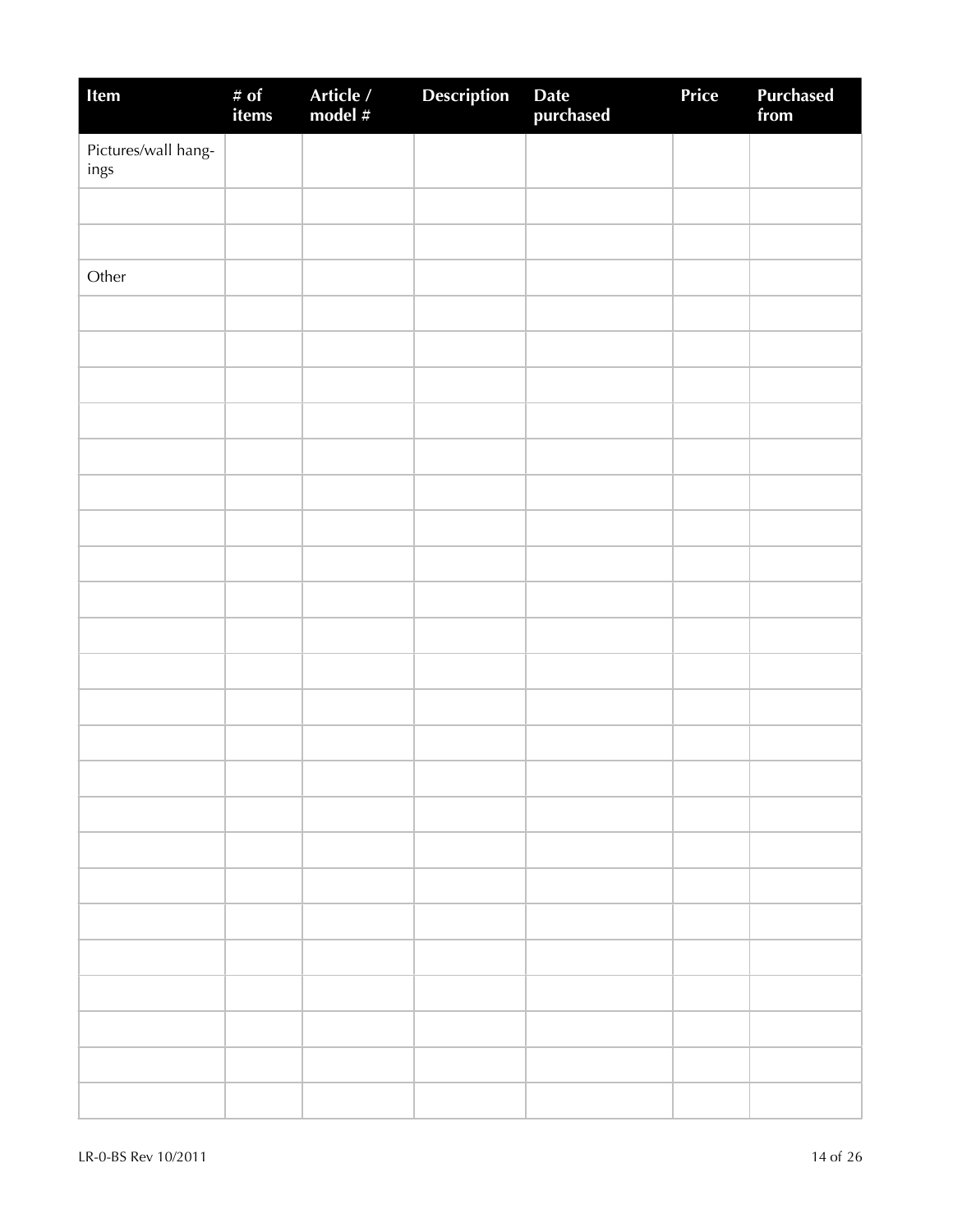# **Utensils / Cutlery / Dishes / Glassware**

| Item | # of<br>items | Article /<br>model # | Description | Date<br>purchased | Price | <b>Purchased</b><br>from |
|------|---------------|----------------------|-------------|-------------------|-------|--------------------------|
|      |               |                      |             |                   |       |                          |
|      |               |                      |             |                   |       |                          |
|      |               |                      |             |                   |       |                          |
|      |               |                      |             |                   |       |                          |
|      |               |                      |             |                   |       |                          |
|      |               |                      |             |                   |       |                          |
|      |               |                      |             |                   |       |                          |
|      |               |                      |             |                   |       |                          |
|      |               |                      |             |                   |       |                          |
|      |               |                      |             |                   |       |                          |
|      |               |                      |             |                   |       |                          |
|      |               |                      |             |                   |       |                          |
|      |               |                      |             |                   |       |                          |
|      |               |                      |             |                   |       |                          |
|      |               |                      |             |                   |       |                          |
|      |               |                      |             |                   |       |                          |
|      |               |                      |             |                   |       |                          |
|      |               |                      |             |                   |       |                          |
|      |               |                      |             |                   |       |                          |
|      |               |                      |             |                   |       |                          |
|      |               |                      |             |                   |       |                          |
|      |               |                      |             |                   |       |                          |
|      |               |                      |             |                   |       |                          |
|      |               |                      |             |                   |       |                          |
|      |               |                      |             |                   |       |                          |
|      |               |                      |             |                   |       |                          |
|      |               |                      |             |                   |       |                          |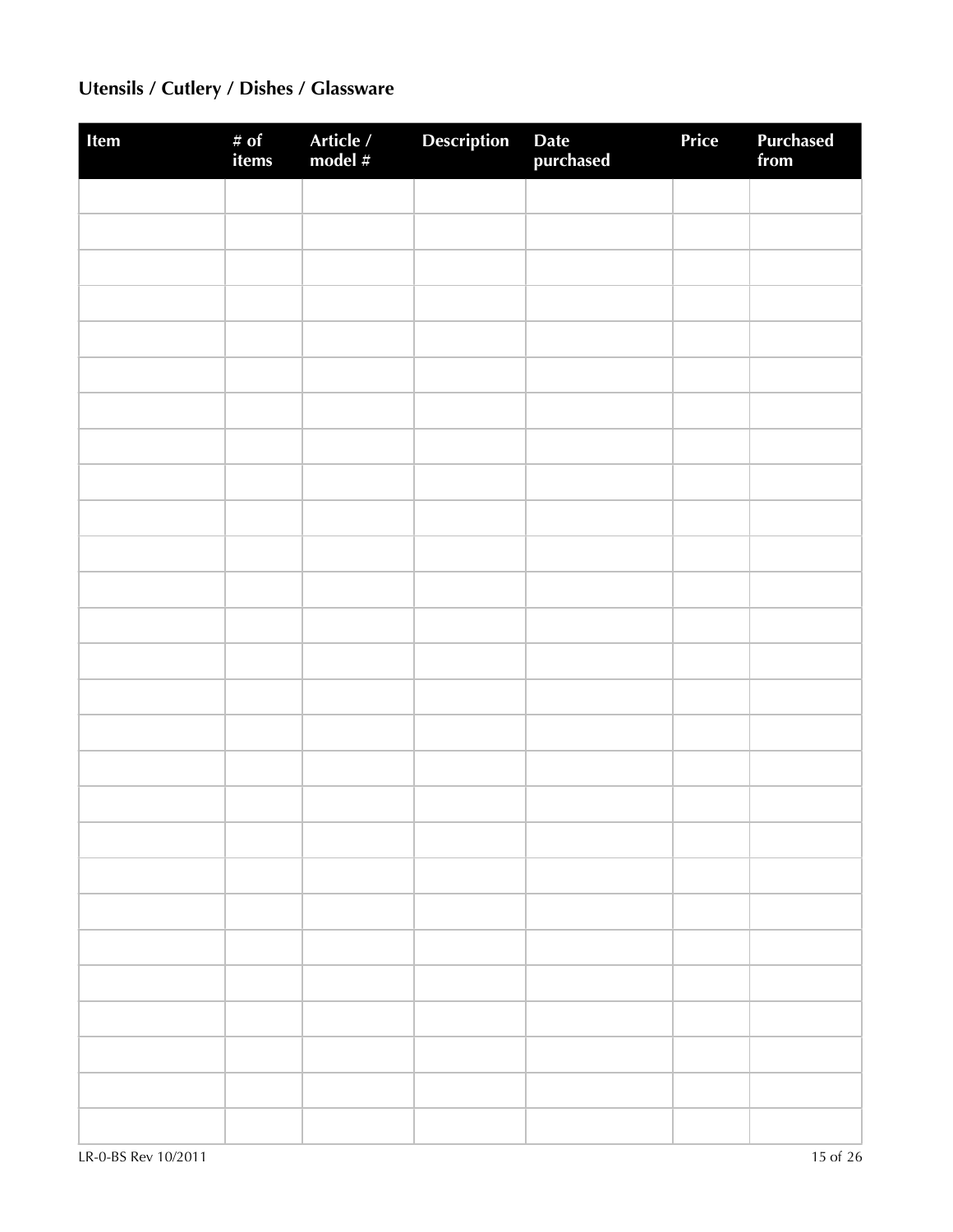# **Pots and Pans / Baking Pans and Dishes / Bowls**

| Item | # of<br>items | Article /<br>model # | <b>Description</b> | Date<br>purchased | Price | <b>Purchased</b><br>from |
|------|---------------|----------------------|--------------------|-------------------|-------|--------------------------|
|      |               |                      |                    |                   |       |                          |
|      |               |                      |                    |                   |       |                          |
|      |               |                      |                    |                   |       |                          |
|      |               |                      |                    |                   |       |                          |
|      |               |                      |                    |                   |       |                          |
|      |               |                      |                    |                   |       |                          |
|      |               |                      |                    |                   |       |                          |
|      |               |                      |                    |                   |       |                          |
|      |               |                      |                    |                   |       |                          |
|      |               |                      |                    |                   |       |                          |
|      |               |                      |                    |                   |       |                          |
|      |               |                      |                    |                   |       |                          |
|      |               |                      |                    |                   |       |                          |
|      |               |                      |                    |                   |       |                          |
|      |               |                      |                    |                   |       |                          |
|      |               |                      |                    |                   |       |                          |
|      |               |                      |                    |                   |       |                          |
|      |               |                      |                    |                   |       |                          |
|      |               |                      |                    |                   |       |                          |
|      |               |                      |                    |                   |       |                          |
|      |               |                      |                    |                   |       |                          |
|      |               |                      |                    |                   |       |                          |
|      |               |                      |                    |                   |       |                          |
|      |               |                      |                    |                   |       |                          |
|      |               |                      |                    |                   |       |                          |
|      |               |                      |                    |                   |       |                          |
|      |               |                      |                    |                   |       |                          |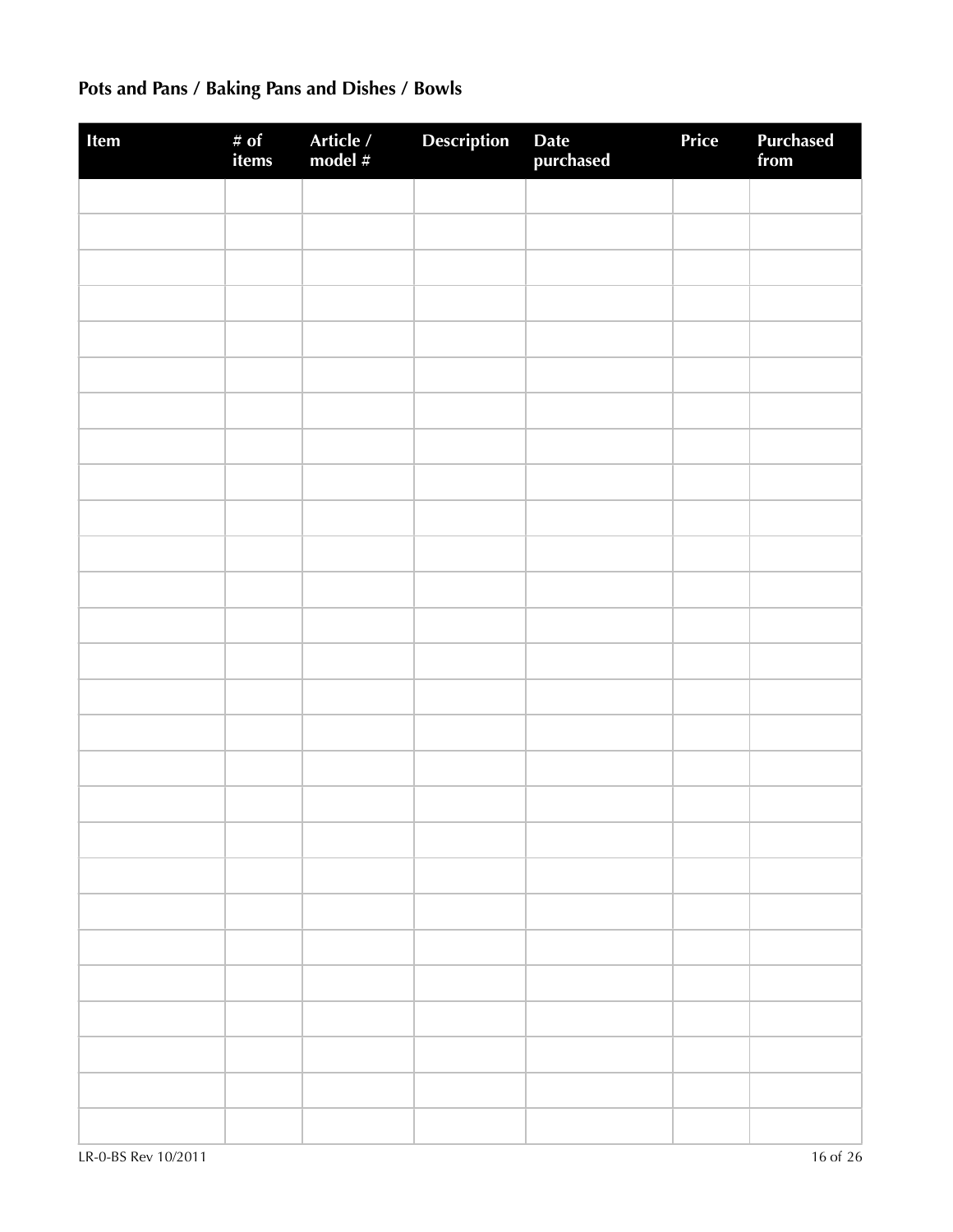### **Family Room**

| Item                        | # of<br>items | Article /<br>model # | <b>Description</b> | <b>Date</b><br>purchased | Price | <b>Purchased</b><br>from |
|-----------------------------|---------------|----------------------|--------------------|--------------------------|-------|--------------------------|
| Sofas                       |               |                      |                    |                          |       |                          |
| Ottoman                     |               |                      |                    |                          |       |                          |
| Chairs                      |               |                      |                    |                          |       |                          |
| Lamps                       |               |                      |                    |                          |       |                          |
| Rugs                        |               |                      |                    |                          |       |                          |
| <b>Tables</b>               |               |                      |                    |                          |       |                          |
| Curtains                    |               |                      |                    |                          |       |                          |
| Draperies                   |               |                      |                    |                          |       |                          |
| MIrrors                     |               |                      |                    |                          |       |                          |
| Clocks                      |               |                      |                    |                          |       |                          |
| Radios                      |               |                      |                    |                          |       |                          |
| Piano/organ                 |               |                      |                    |                          |       |                          |
| Stereo                      |               |                      |                    |                          |       |                          |
| Pictures/wall hang-<br>ings |               |                      |                    |                          |       |                          |
|                             |               |                      |                    |                          |       |                          |
|                             |               |                      |                    |                          |       |                          |
| Desk                        |               |                      |                    |                          |       |                          |
| Fireplace equip-<br>ment    |               |                      |                    |                          |       |                          |
| Bookcase                    |               |                      |                    |                          |       |                          |
| Television                  |               |                      |                    |                          |       |                          |
| Video games                 |               |                      |                    |                          |       |                          |
| Tapes                       |               |                      |                    |                          |       |                          |
| Compact disks               |               |                      |                    |                          |       |                          |
| ${\sf VCR}$                 |               |                      |                    |                          |       |                          |
| DVD player                  |               |                      |                    |                          |       |                          |
| $\textsf{DVDs}$             |               |                      |                    |                          |       |                          |

LR-0-BS Rev 10/2011 17 of 26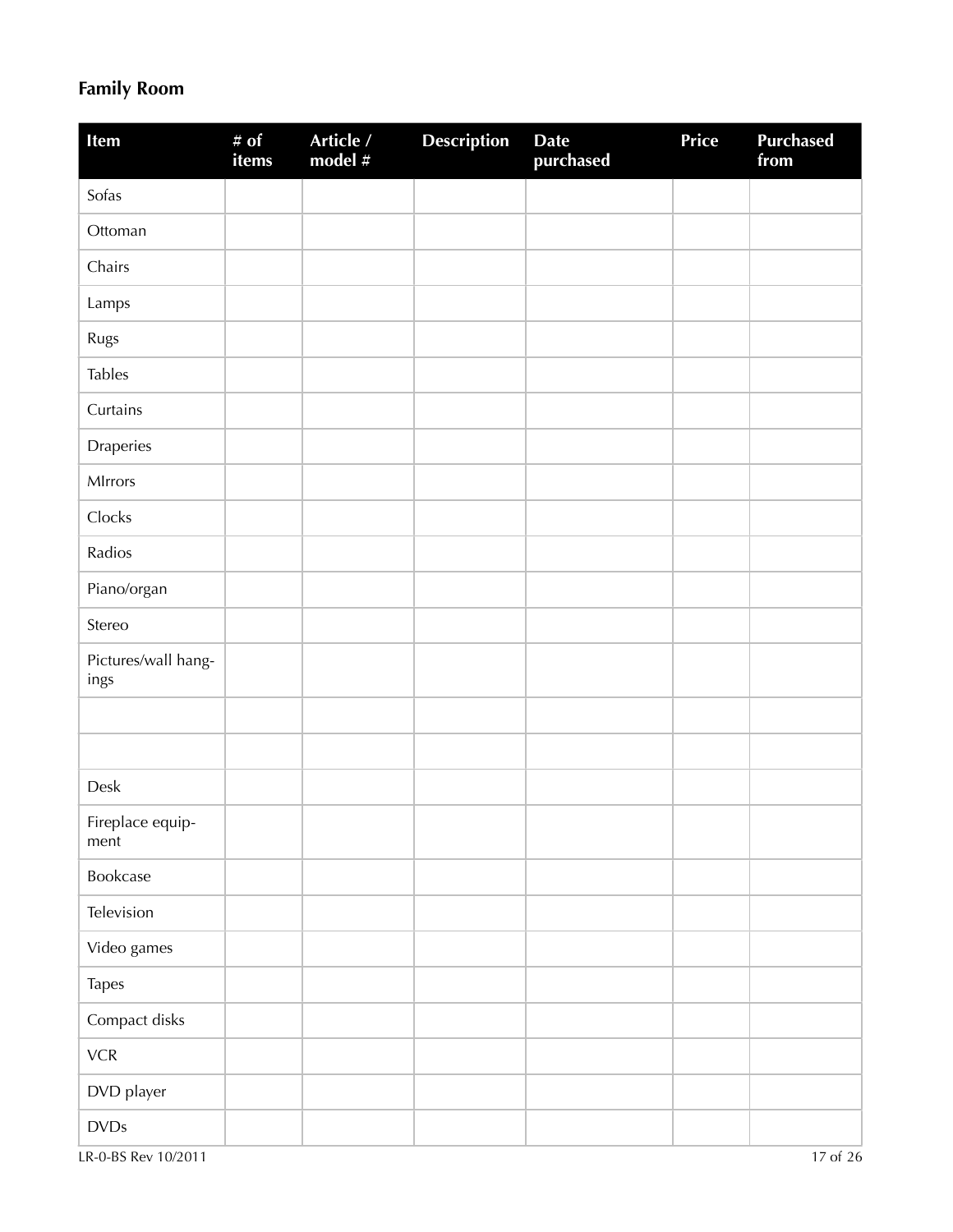| Item             | # of<br>items | Article /<br>model # | <b>Description</b> | Date<br>purchased | Price | <b>Purchased</b><br>from |
|------------------|---------------|----------------------|--------------------|-------------------|-------|--------------------------|
| Air conditioner  |               |                      |                    |                   |       |                          |
| Cabinet contents |               |                      |                    |                   |       |                          |
|                  |               |                      |                    |                   |       |                          |
|                  |               |                      |                    |                   |       |                          |
| <b>Books</b>     |               |                      |                    |                   |       |                          |
| Camcorder        |               |                      |                    |                   |       |                          |
| Plants           |               |                      |                    |                   |       |                          |
|                  |               |                      |                    |                   |       |                          |
|                  |               |                      |                    |                   |       |                          |
| Other            |               |                      |                    |                   |       |                          |
|                  |               |                      |                    |                   |       |                          |
|                  |               |                      |                    |                   |       |                          |
|                  |               |                      |                    |                   |       |                          |
|                  |               |                      |                    |                   |       |                          |
|                  |               |                      |                    |                   |       |                          |
|                  |               |                      |                    |                   |       |                          |
|                  |               |                      |                    |                   |       |                          |
|                  |               |                      |                    |                   |       |                          |
|                  |               |                      |                    |                   |       |                          |
|                  |               |                      |                    |                   |       |                          |
|                  |               |                      |                    |                   |       |                          |
|                  |               |                      |                    |                   |       |                          |
|                  |               |                      |                    |                   |       |                          |
|                  |               |                      |                    |                   |       |                          |
|                  |               |                      |                    |                   |       |                          |
|                  |               |                      |                    |                   |       |                          |
|                  |               |                      |                    |                   |       |                          |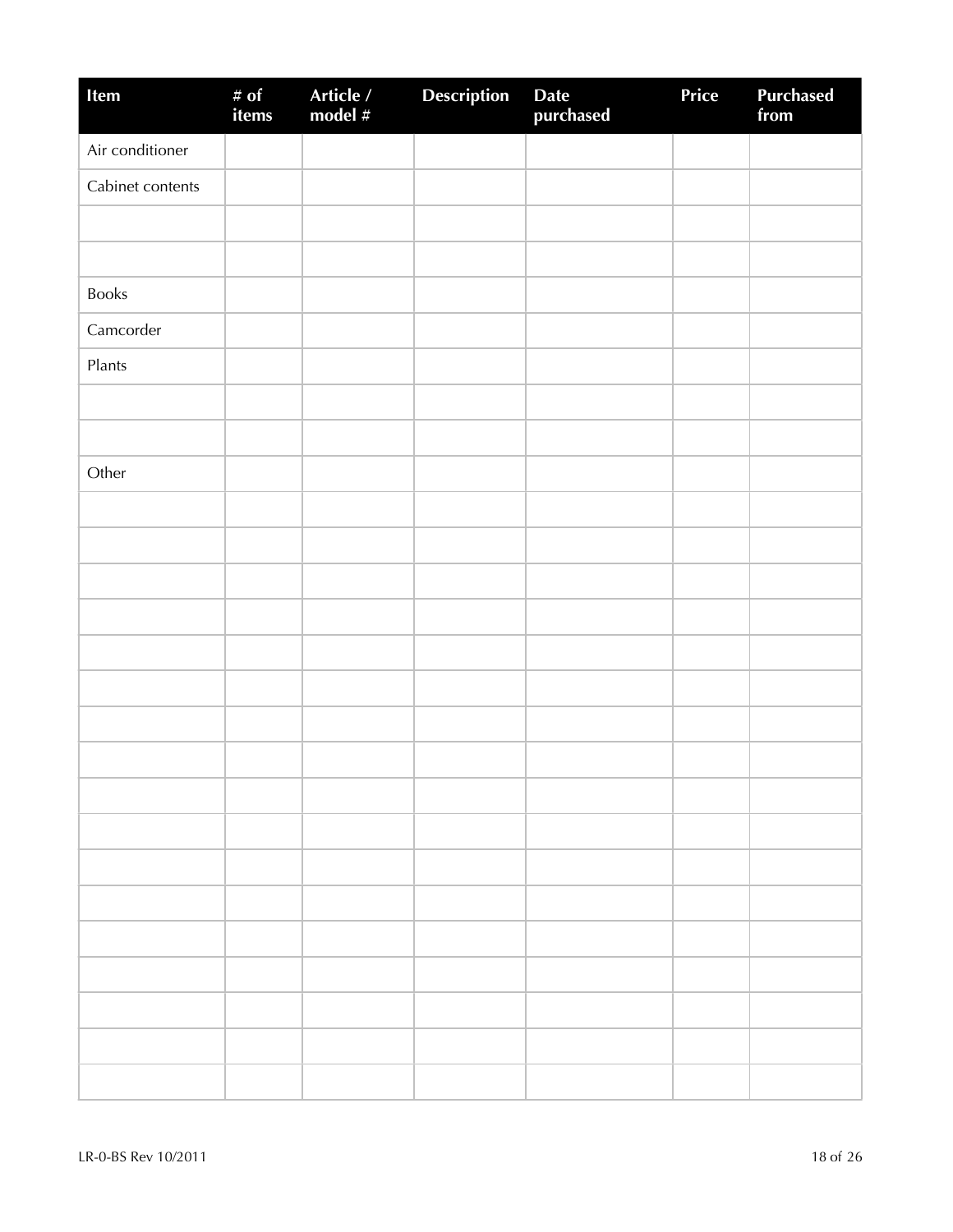### **Home Office**

| Item                     | # $of$<br>items | Article /<br>model # | <b>Description</b> | <b>Date</b><br>purchased | <b>Price</b> | <b>Purchased</b><br>from |
|--------------------------|-----------------|----------------------|--------------------|--------------------------|--------------|--------------------------|
| ${\sf Desk}$             |                 |                      |                    |                          |              |                          |
| Chair                    |                 |                      |                    |                          |              |                          |
| Couch                    |                 |                      |                    |                          |              |                          |
| Computer                 |                 |                      |                    |                          |              |                          |
| Printer                  |                 |                      |                    |                          |              |                          |
| Scanner                  |                 |                      |                    |                          |              |                          |
| Fax machine              |                 |                      |                    |                          |              |                          |
| Cordless phone           |                 |                      |                    |                          |              |                          |
| Tape recorder            |                 |                      |                    |                          |              |                          |
| Bookcase                 |                 |                      |                    |                          |              |                          |
| Books                    |                 |                      |                    |                          |              |                          |
| Curtains                 |                 |                      |                    |                          |              |                          |
| Lamps                    |                 |                      |                    |                          |              |                          |
| Radio                    |                 |                      |                    |                          |              |                          |
| Rug                      |                 |                      |                    |                          |              |                          |
| Fireplace equip-<br>ment |                 |                      |                    |                          |              |                          |
| Other                    |                 |                      |                    |                          |              |                          |
|                          |                 |                      |                    |                          |              |                          |
|                          |                 |                      |                    |                          |              |                          |
|                          |                 |                      |                    |                          |              |                          |
|                          |                 |                      |                    |                          |              |                          |
|                          |                 |                      |                    |                          |              |                          |
|                          |                 |                      |                    |                          |              |                          |
|                          |                 |                      |                    |                          |              |                          |
|                          |                 |                      |                    |                          |              |                          |
|                          |                 |                      |                    |                          |              |                          |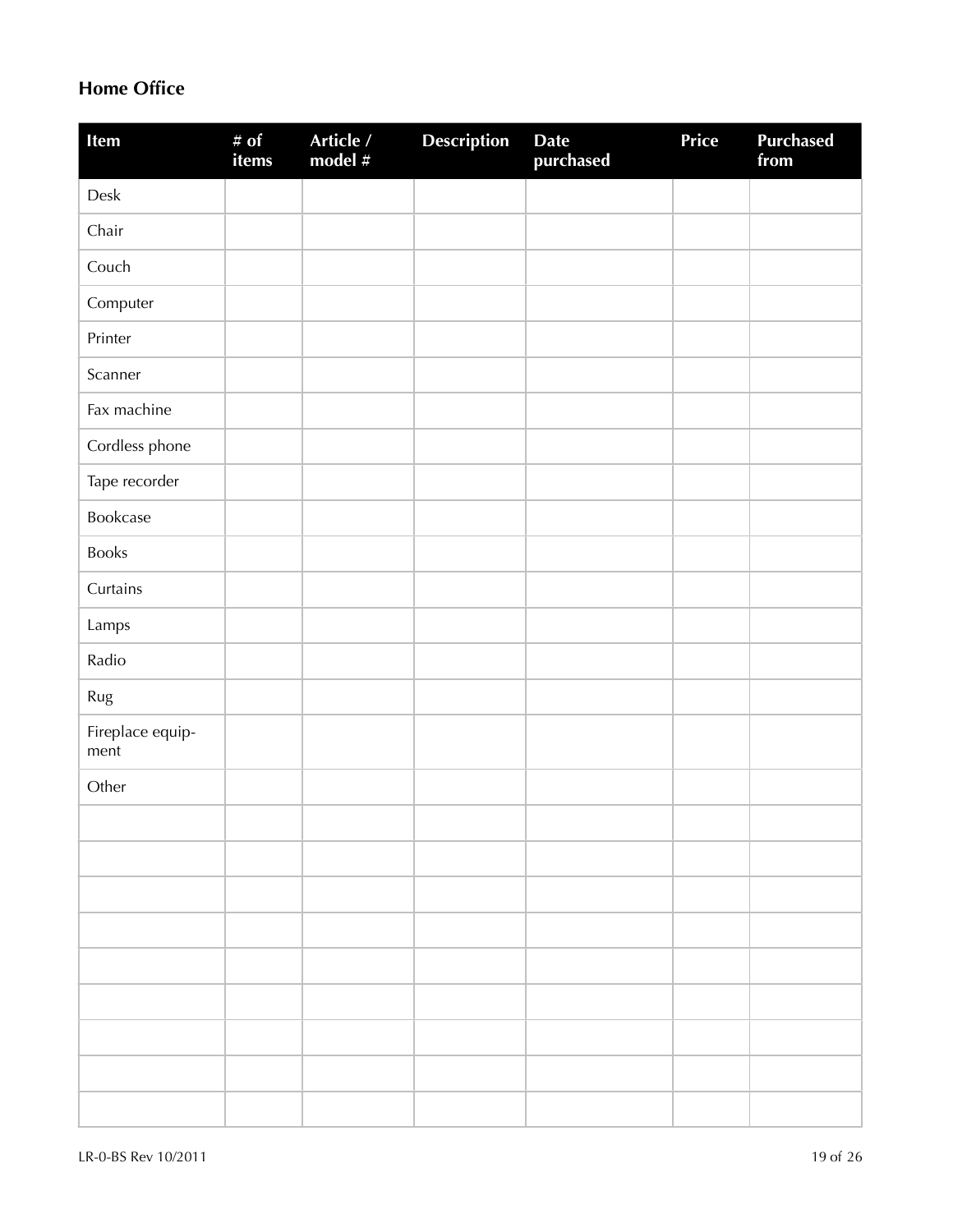#### **Bathroom 1**

| Item                        | # of<br>items | Article /<br>model # | Description | Date<br>purchased | Price | <b>Purchased</b><br>from |
|-----------------------------|---------------|----------------------|-------------|-------------------|-------|--------------------------|
| Clothes hamper              |               |                      |             |                   |       |                          |
| Curtains                    |               |                      |             |                   |       |                          |
| Electrical appli-<br>ances  |               |                      |             |                   |       |                          |
| Scale                       |               |                      |             |                   |       |                          |
| Shower curtain              |               |                      |             |                   |       |                          |
| Pictures/wall hang-<br>ings |               |                      |             |                   |       |                          |
| Toliet arcticles            |               |                      |             |                   |       |                          |
| Linens                      |               |                      |             |                   |       |                          |
|                             |               |                      |             |                   |       |                          |
|                             |               |                      |             |                   |       |                          |
|                             |               |                      |             |                   |       |                          |
|                             |               |                      |             |                   |       |                          |
| Other                       |               |                      |             |                   |       |                          |
|                             |               |                      |             |                   |       |                          |
|                             |               |                      |             |                   |       |                          |
|                             |               |                      |             |                   |       |                          |
|                             |               |                      |             |                   |       |                          |
|                             |               |                      |             |                   |       |                          |
|                             |               |                      |             |                   |       |                          |
|                             |               |                      |             |                   |       |                          |
|                             |               |                      |             |                   |       |                          |
|                             |               |                      |             |                   |       |                          |
|                             |               |                      |             |                   |       |                          |
|                             |               |                      |             |                   |       |                          |
|                             |               |                      |             |                   |       |                          |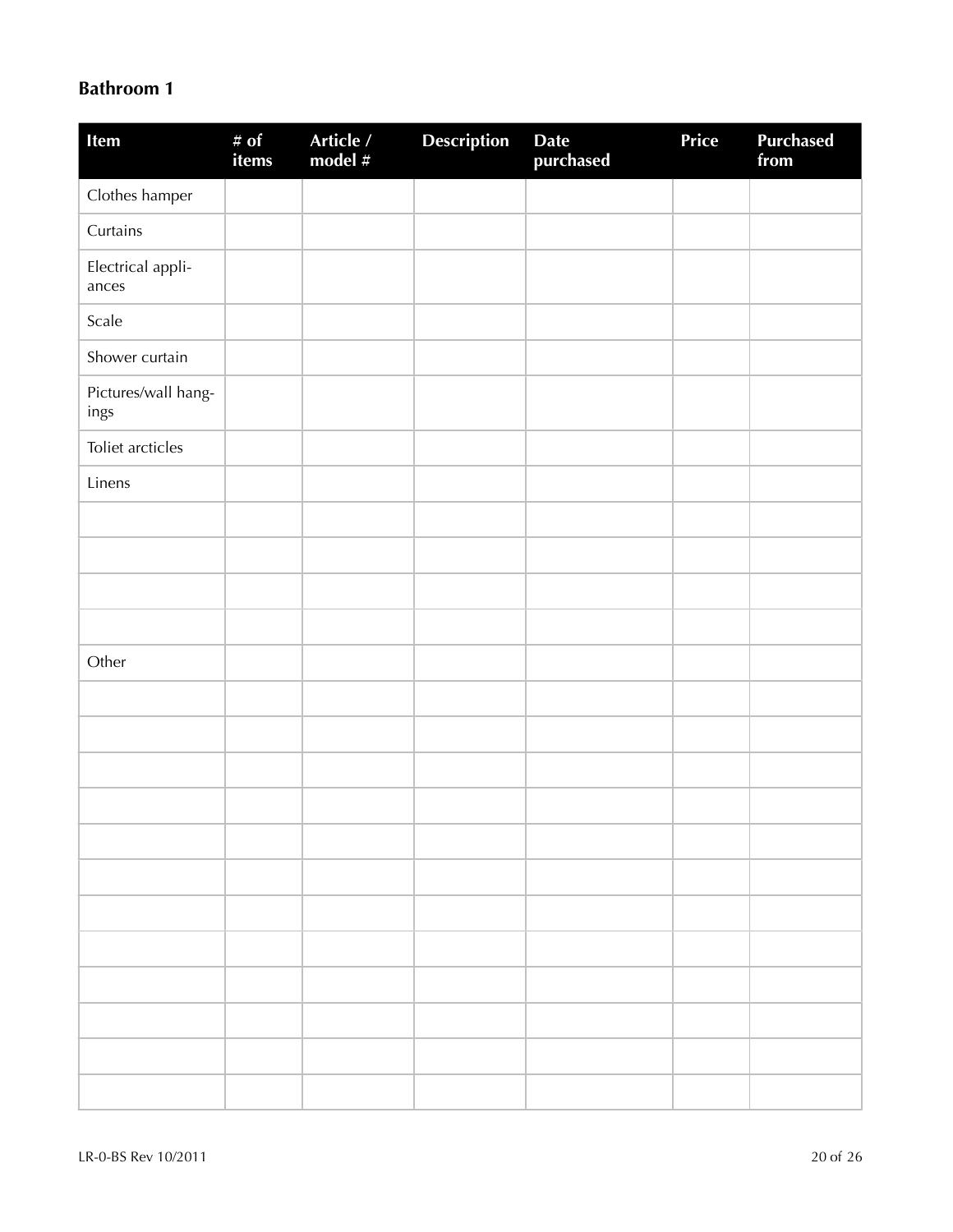### **Bathroom 2**

| Item                        | # of<br>items | Article /<br>model # | Description | Date<br>purchased | Price | <b>Purchased</b><br>from |
|-----------------------------|---------------|----------------------|-------------|-------------------|-------|--------------------------|
| Clothes hamper              |               |                      |             |                   |       |                          |
| Curtains                    |               |                      |             |                   |       |                          |
| Electrical appli-<br>ances  |               |                      |             |                   |       |                          |
| Scale                       |               |                      |             |                   |       |                          |
| Shower curtain              |               |                      |             |                   |       |                          |
| Pictures/wall hang-<br>ings |               |                      |             |                   |       |                          |
| Toliet arcticles            |               |                      |             |                   |       |                          |
| Linens                      |               |                      |             |                   |       |                          |
|                             |               |                      |             |                   |       |                          |
|                             |               |                      |             |                   |       |                          |
|                             |               |                      |             |                   |       |                          |
|                             |               |                      |             |                   |       |                          |
| Other                       |               |                      |             |                   |       |                          |
|                             |               |                      |             |                   |       |                          |
|                             |               |                      |             |                   |       |                          |
|                             |               |                      |             |                   |       |                          |
|                             |               |                      |             |                   |       |                          |
|                             |               |                      |             |                   |       |                          |
|                             |               |                      |             |                   |       |                          |
|                             |               |                      |             |                   |       |                          |
|                             |               |                      |             |                   |       |                          |
|                             |               |                      |             |                   |       |                          |
|                             |               |                      |             |                   |       |                          |
|                             |               |                      |             |                   |       |                          |
|                             |               |                      |             |                   |       |                          |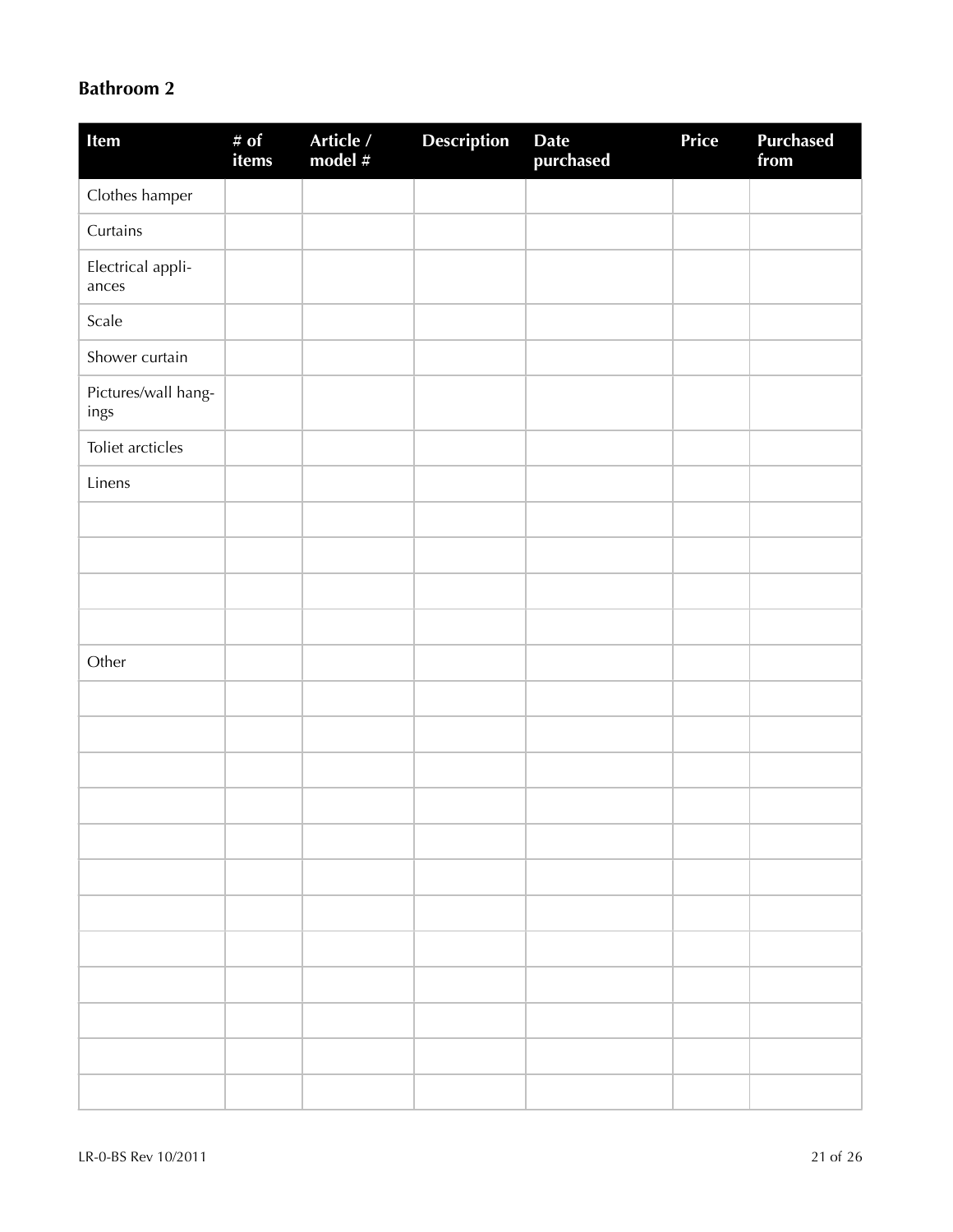### **Garage / Basement**

| Item                      | # $\overline{of}$<br>items | Article /<br>model # | <b>Description</b> | <b>Date</b><br>purchased | Price | <b>Purchased</b><br>from |
|---------------------------|----------------------------|----------------------|--------------------|--------------------------|-------|--------------------------|
| Luggage/trunks            |                            |                      |                    |                          |       |                          |
| Sports equipment          |                            |                      |                    |                          |       |                          |
| <b>Boats</b>              |                            |                      |                    |                          |       |                          |
| Trailers                  |                            |                      |                    |                          |       |                          |
| Heater                    |                            |                      |                    |                          |       |                          |
| Dehumidifier              |                            |                      |                    |                          |       |                          |
| Ornamental lawn<br>items  |                            |                      |                    |                          |       |                          |
| Lawn mower                |                            |                      |                    |                          |       |                          |
| Shovels                   |                            |                      |                    |                          |       |                          |
| Spreaders                 |                            |                      |                    |                          |       |                          |
| Sprinklers/hoses          |                            |                      |                    |                          |       |                          |
| Snow blower               |                            |                      |                    |                          |       |                          |
| Garden tools/<br>supplies |                            |                      |                    |                          |       |                          |
| Ladders/step stools       |                            |                      |                    |                          |       |                          |
| Work bench                |                            |                      |                    |                          |       |                          |
| Carpentry tools           |                            |                      |                    |                          |       |                          |
| Holiday decora-<br>tions  |                            |                      |                    |                          |       |                          |
| Pet supplies              |                            |                      |                    |                          |       |                          |
| Other                     |                            |                      |                    |                          |       |                          |
|                           |                            |                      |                    |                          |       |                          |
|                           |                            |                      |                    |                          |       |                          |
|                           |                            |                      |                    |                          |       |                          |
|                           |                            |                      |                    |                          |       |                          |
|                           |                            |                      |                    |                          |       |                          |
|                           |                            |                      |                    |                          |       |                          |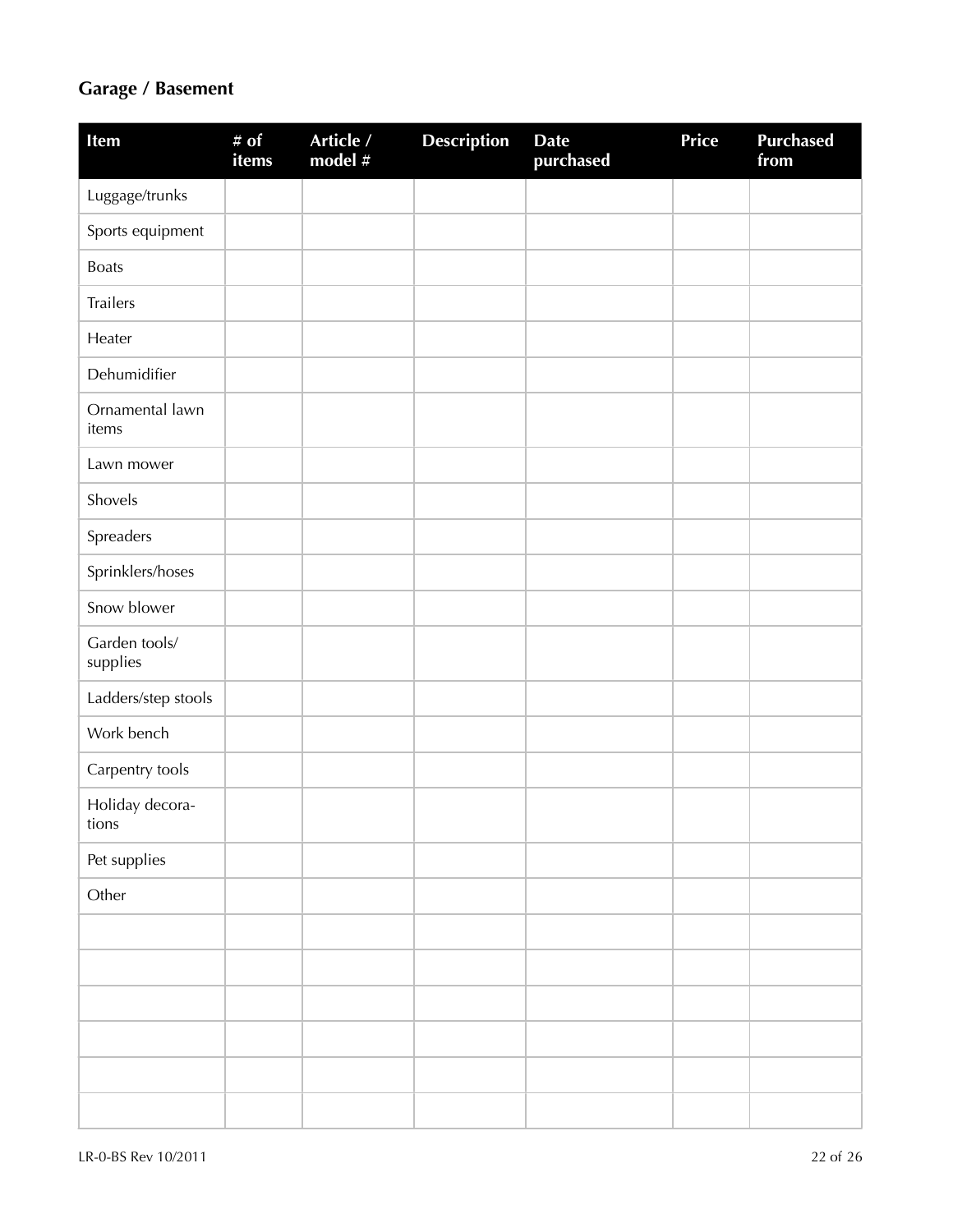### **Porch / Patio**

| Item           | # of<br>items | Article /<br>model # | <b>Description</b> | Date<br>purchased | Price | <b>Purchased</b><br>from |
|----------------|---------------|----------------------|--------------------|-------------------|-------|--------------------------|
| Chairs         |               |                      |                    |                   |       |                          |
| <b>Tables</b>  |               |                      |                    |                   |       |                          |
| Umbrella       |               |                      |                    |                   |       |                          |
| Floor covering |               |                      |                    |                   |       |                          |
| Grill          |               |                      |                    |                   |       |                          |
| Planters       |               |                      |                    |                   |       |                          |
| Other          |               |                      |                    |                   |       |                          |
|                |               |                      |                    |                   |       |                          |
|                |               |                      |                    |                   |       |                          |
|                |               |                      |                    |                   |       |                          |
|                |               |                      |                    |                   |       |                          |
|                |               |                      |                    |                   |       |                          |
|                |               |                      |                    |                   |       |                          |
|                |               |                      |                    |                   |       |                          |
|                |               |                      |                    |                   |       |                          |
|                |               |                      |                    |                   |       |                          |
|                |               |                      |                    |                   |       |                          |
|                |               |                      |                    |                   |       |                          |
|                |               |                      |                    |                   |       |                          |
|                |               |                      |                    |                   |       |                          |
|                |               |                      |                    |                   |       |                          |
|                |               |                      |                    |                   |       |                          |
|                |               |                      |                    |                   |       |                          |
|                |               |                      |                    |                   |       |                          |
|                |               |                      |                    |                   |       |                          |
|                |               |                      |                    |                   |       |                          |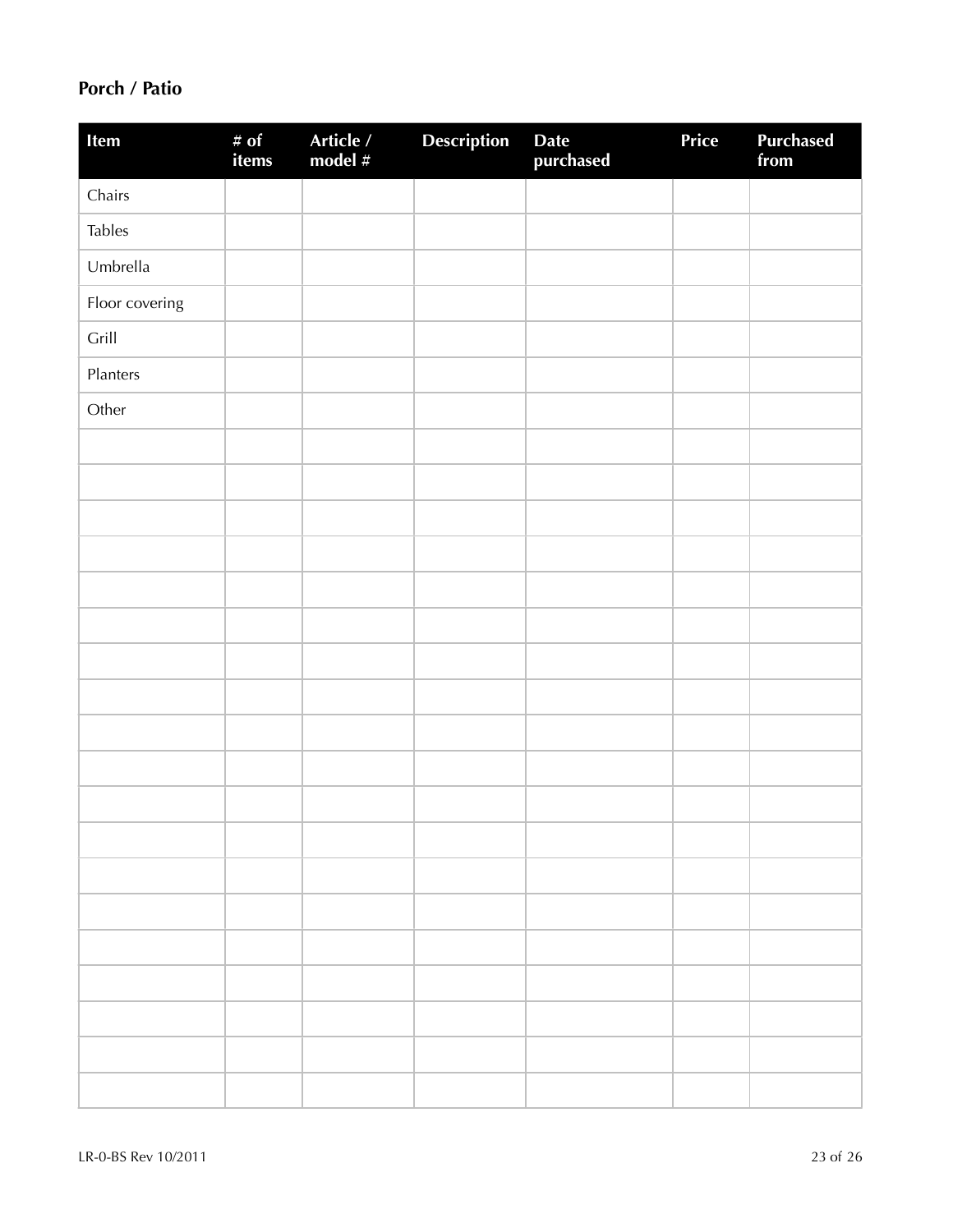### **Closets**

| Item           | # of<br>items | Article /<br>model # | <b>Description</b> | Date<br>purchased | Price | Purchased<br>from |
|----------------|---------------|----------------------|--------------------|-------------------|-------|-------------------|
| Chairs         |               |                      |                    |                   |       |                   |
| <b>Tables</b>  |               |                      |                    |                   |       |                   |
| Umbrella       |               |                      |                    |                   |       |                   |
| Floor covering |               |                      |                    |                   |       |                   |
| Grill          |               |                      |                    |                   |       |                   |
| Planters       |               |                      |                    |                   |       |                   |
| Other          |               |                      |                    |                   |       |                   |
|                |               |                      |                    |                   |       |                   |
|                |               |                      |                    |                   |       |                   |
|                |               |                      |                    |                   |       |                   |
|                |               |                      |                    |                   |       |                   |
|                |               |                      |                    |                   |       |                   |
|                |               |                      |                    |                   |       |                   |
|                |               |                      |                    |                   |       |                   |
|                |               |                      |                    |                   |       |                   |
|                |               |                      |                    |                   |       |                   |
|                |               |                      |                    |                   |       |                   |
|                |               |                      |                    |                   |       |                   |
|                |               |                      |                    |                   |       |                   |
|                |               |                      |                    |                   |       |                   |
|                |               |                      |                    |                   |       |                   |
|                |               |                      |                    |                   |       |                   |
|                |               |                      |                    |                   |       |                   |
|                |               |                      |                    |                   |       |                   |
|                |               |                      |                    |                   |       |                   |
|                |               |                      |                    |                   |       |                   |
|                |               |                      |                    |                   |       |                   |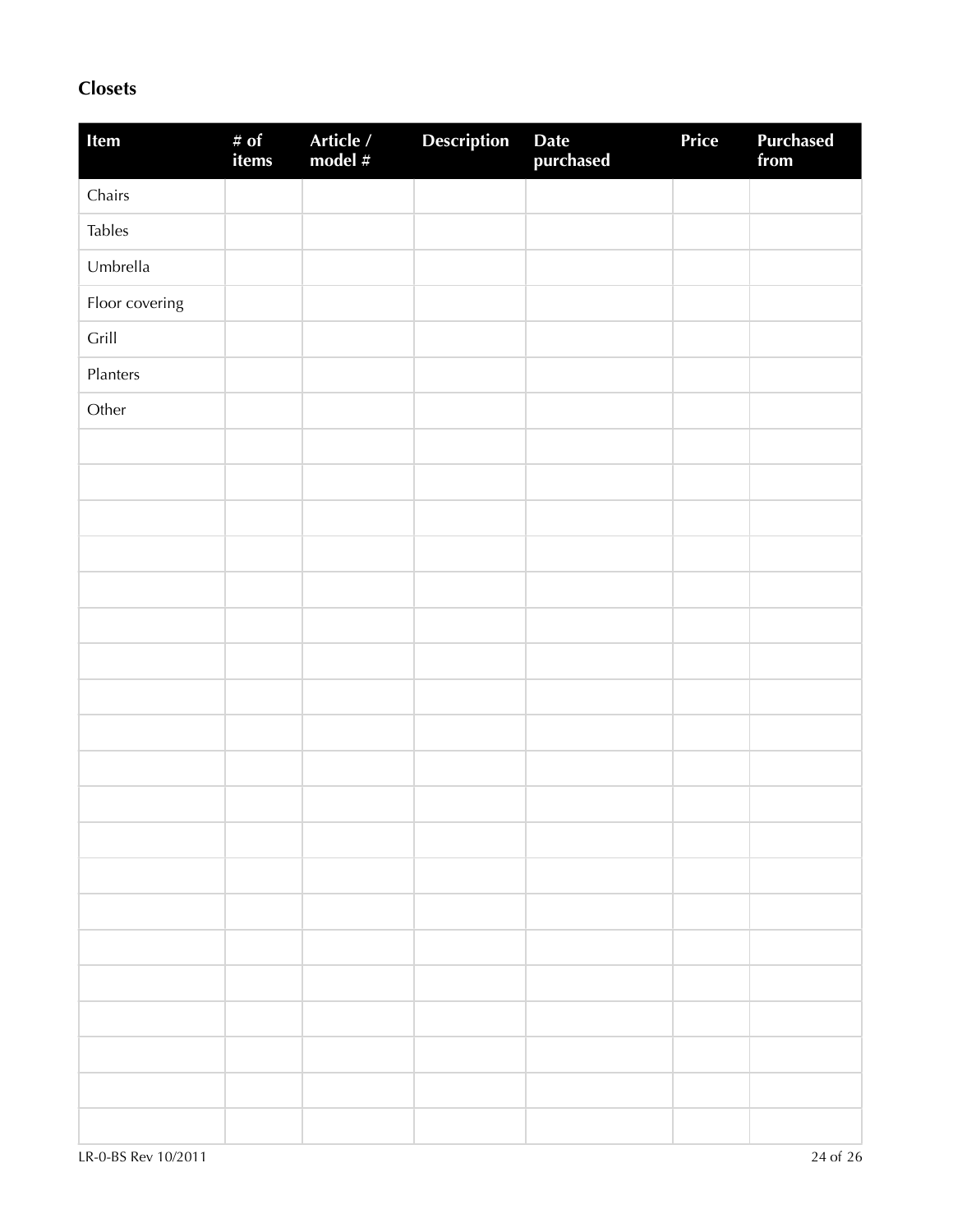### **Miscellaneous items**

| Item | # of<br>items | Article /<br>model # | Description | Date<br>purchased | Price | Purchased<br>from |
|------|---------------|----------------------|-------------|-------------------|-------|-------------------|
|      |               |                      |             |                   |       |                   |
|      |               |                      |             |                   |       |                   |
|      |               |                      |             |                   |       |                   |
|      |               |                      |             |                   |       |                   |
|      |               |                      |             |                   |       |                   |
|      |               |                      |             |                   |       |                   |
|      |               |                      |             |                   |       |                   |
|      |               |                      |             |                   |       |                   |
|      |               |                      |             |                   |       |                   |
|      |               |                      |             |                   |       |                   |
|      |               |                      |             |                   |       |                   |
|      |               |                      |             |                   |       |                   |
|      |               |                      |             |                   |       |                   |
|      |               |                      |             |                   |       |                   |
|      |               |                      |             |                   |       |                   |
|      |               |                      |             |                   |       |                   |
|      |               |                      |             |                   |       |                   |
|      |               |                      |             |                   |       |                   |
|      |               |                      |             |                   |       |                   |
|      |               |                      |             |                   |       |                   |
|      |               |                      |             |                   |       |                   |
|      |               |                      |             |                   |       |                   |
|      |               |                      |             |                   |       |                   |
|      |               |                      |             |                   |       |                   |
|      |               |                      |             |                   |       |                   |
|      |               |                      |             |                   |       |                   |
|      |               |                      |             |                   |       |                   |